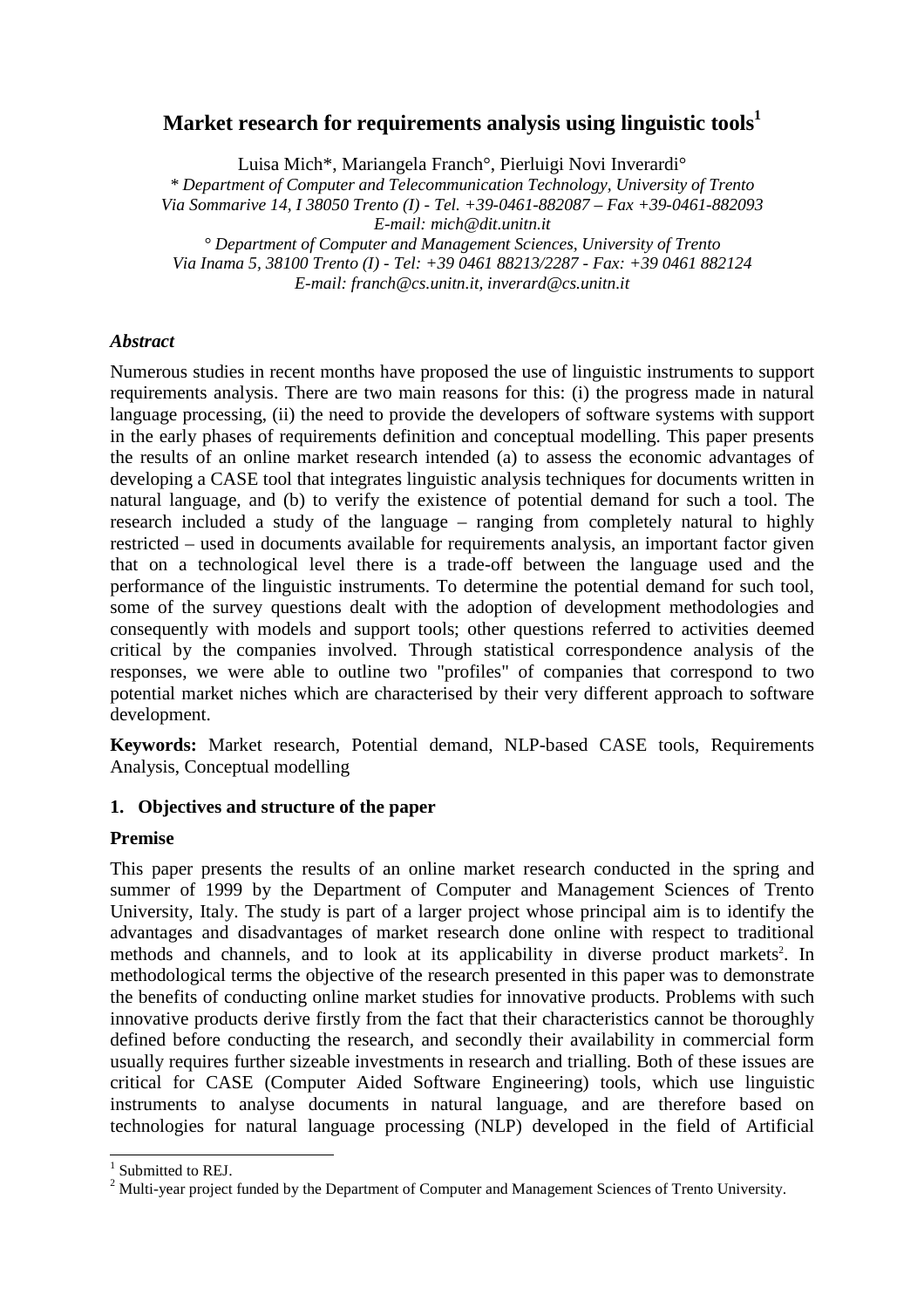Intelligence. Working from the perspective of a company attempting to decide which products to develop (from among different projects related to NLP-based applications), our objective was to evaluate potential demand for NLP-based CASE tools. In conducting the study we made the reasonable assumption that the respondents (people involved in developing software systems) could be contacted easily by Internet; this prerequisite could not be guaranteed principally at a national level for other sectors studied previously (e.g., tourism or electronic commerce of groceries)<sup>3</sup>. At the same time, a certain predisposition not to participate in the study was to be expected, whether because of time constraints (noted even at the initial explorative interviews) or because of an already high level of saturation. In fact, both of these assumptions were confirmed during the course of the research. Nonetheless, we emphasise that this paper focuses on the results of the actual content of the research, and hereinafter we describe only methodological aspects that are pertinent to the interpretation of the results  $obtained<sup>4</sup>$ .

## **Objectives**

As previously mentioned, the aim of the research was to analyse the potential demand for a CASE tool integrating linguistic instruments as a support to requirements analysis [2]. To give the context in which such a tool could be designed and used, the following paragraph first describes the role of natural language in requirements engineering and then classifies the possible applications of linguistic instruments, making reference to the architecture of an ideal NLP system and to the three fundamental activities of requirements analysis: Elicitation, Modelling and Validation [3]. Our market research refers principally to the support of conceptual modelling, an activity that to benefit from the use of linguistic instruments requires the design of a modelling module. The other activities could be supported by existing functionalities of an NLP system, with varying levels of performance.

It was found early in the study that none of the commercial CASE tools exploited linguistic instruments to support requirements modelling [4]; this meant, therefore, that the market research was to focus on a new product whose features could not be defined in relation to similar existing products (analysis of the competition). Numerous research projects do exist in this area, however, and serve as a testimony of the considerable interest in the use of linguistic instruments in requirements engineering<sup>5</sup>. The common objective is to carry out a linguistic analysis of requirements documents in order to produce conceptual models of them<sup>6</sup>. Among the most recent projects, as an example, we can cite those described in [8,9]. While a complete review is beyond the scope of this paper, it is worth noting how different approaches can be analysed by looking at two principal aspects (depending on the characteristics of the linguistic tools adopted):

- a) how "natural" the input language is, which is normally subject to restrictions regarding grammar, vocabulary, or both;
- b) how much intervention by an analyst is needed in order to process "semiautomatically" the text or to identify the key elements for conceptual modelling.

The survey described in this paper focuses on the first of these points, one that we deem of vital importanc because whatever the approach adopted, the "naturalness" of the language

<sup>&</sup>lt;sup>3</sup> Some comparisons deriving from our research are described in [1].

<sup>&</sup>lt;sup>4</sup> For further study of issues related to online market research, the interested reader can refer to the literature (see for example, the publications found at ESOMAR - European Society for Opinion and Marketing Research http://www.esomar.nl/).

 $<sup>5</sup>$  See [5,6]. A bibliography is available at http://nl-oops.cs.unitn.it.</sup>

<sup>&</sup>lt;sup>6</sup> The first proposals to use linguistic criteria for the extraction of entities and relations, and then objects and associations, from narrative descriptions of requirements date from the 1980s [7].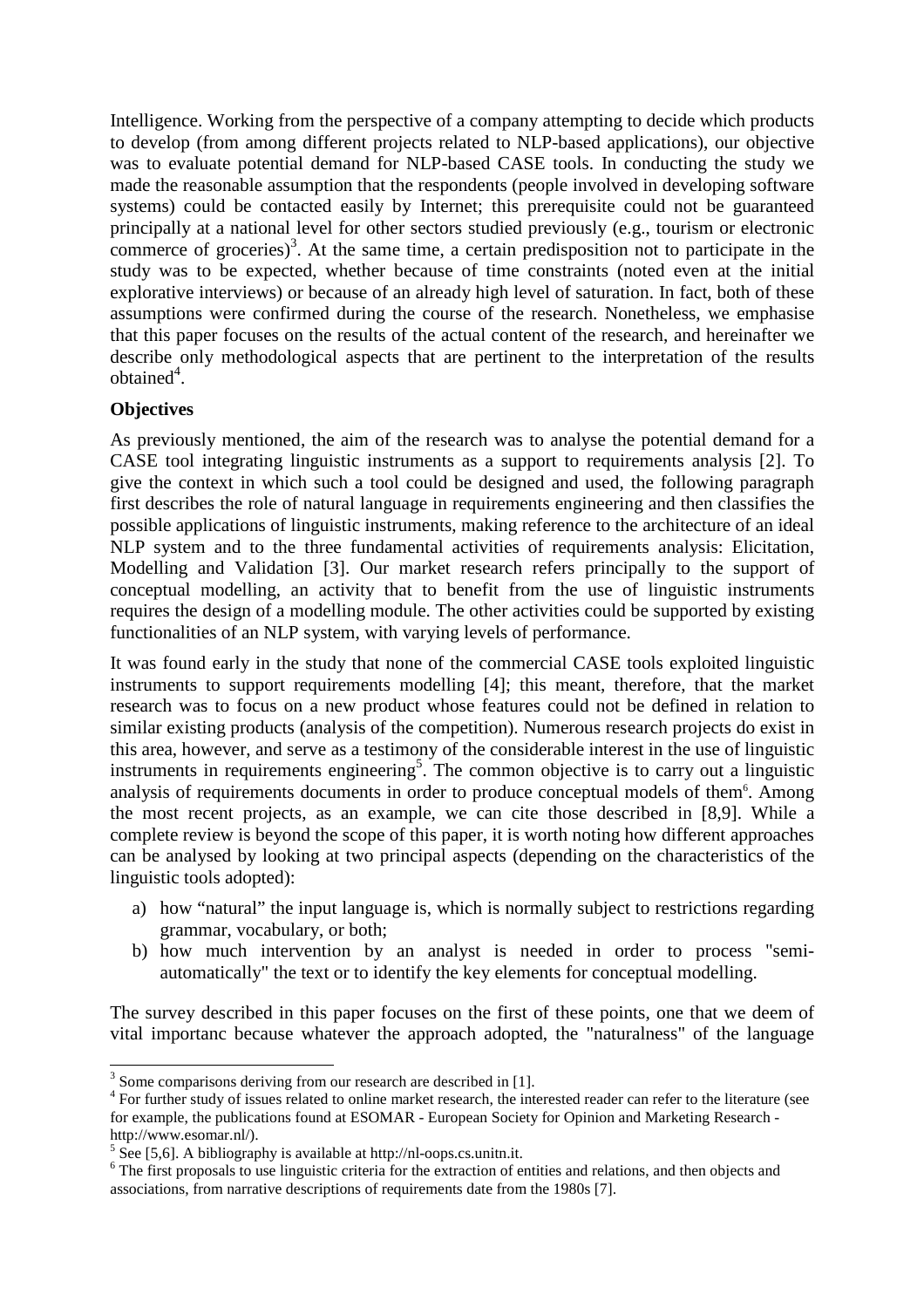directly affects the amount of effort needed to extract useful information from the documents. First, it was necessary to establish whether the documents gathered in the requirements elicitation phase were in 'real' natural language or in some type of restricted language, and if they were in natural language, whether the user or customer could be asked to describe the requirements using a more restricted language. In fact, if the documents are written in a 'controlled' language (restrictions on grammar or vocabulary), information can be extracted using syntactic or 'shallow' techniques, such as parse trees<sup>7</sup>. To obtain equivalent performances with documents in unrestricted natural language it is necessary to have a semantic representation of knowledge that embeds reasoning techniques. Such applications are currently being studied<sup>8</sup>. Moreover, the language used in the documents can be more or less linked to a particular application domain (for example, software for telecommunications), thus determining the degree of specialisation of the support linguistic tool to be used in the conceptual analysis, and therefore of its knowledge base. In other words, hypothesizing that the basic NLP technologies are available, for a company that must decide whether or not to invest in the development of an NLP-based tool for requirements analysis, it is important to establish first if it is possible to design and realise a general-purpose tool to support software development for different application domains or if instead it is necessary to make further investments later to customize the tool for the different companies or customers it will eventually serve. These are all essential considerations in determining the investment necessary to convert a research prototype - like those developed in the existing research projects - into a commercial tool.

Results of preliminary interviews as well as the state of the art of existing prototypes led us to decide not to investigate the degree of analyst intervention requested nor performance requested of the tool (point b: we limit ourselves on this point to giving some general findings that emerged while conducting the research). To do so would have required further investment in a more extensive market research; such study would be justifiable only with a positive outcome, certainly not guaranteed, relative to the issues related to point a). Moreover, to assess the potential market for an NLP-based tool for requirements analysis, we studied aspects related to the diffusion of methods and instruments of software engineering. In particular, we intended to verify whether requirements analysis is in fact considered critical in relation to other important activities in software development (testing, documentation, etc.).

### **Structure of the paper**

The paper is organised as follows: the next section describes the context of an NLP-enabled CASE tool and summarises possible applications of linguistic tools for requirements engineering. This provides information on the design of the questionnaire and the eventual interpretation of the results. The third section outlines the plan of the market research, noting the different phases and focusing on the questionnaire and on the characteristics of the respondents. The main results of the online survey are presented in the fourth section, where they are analysed using a statistical technique referred to as correspondence analysis. The profiles obtained have revealed the existence of two market niches characterised by their diverse approaches to software development. Finally, some observations are given regarding the characteristics of the survey and the extendibility of the results. The conclusions summarise how the results of the survey can be used by those who develop software in general, and by those who design tools and environments for requirements analysis in particular.

 $\frac{1}{7}$  Included in this category are, for example, the instruments described in [10] and [11].

<sup>&</sup>lt;sup>8</sup> For example, to recognise if *Washington* is the name of a person, of an airport, or of a city in a given document requires a semantic approach. Limitations on space do not permit a deeper discussion of this issue here; see for example [12].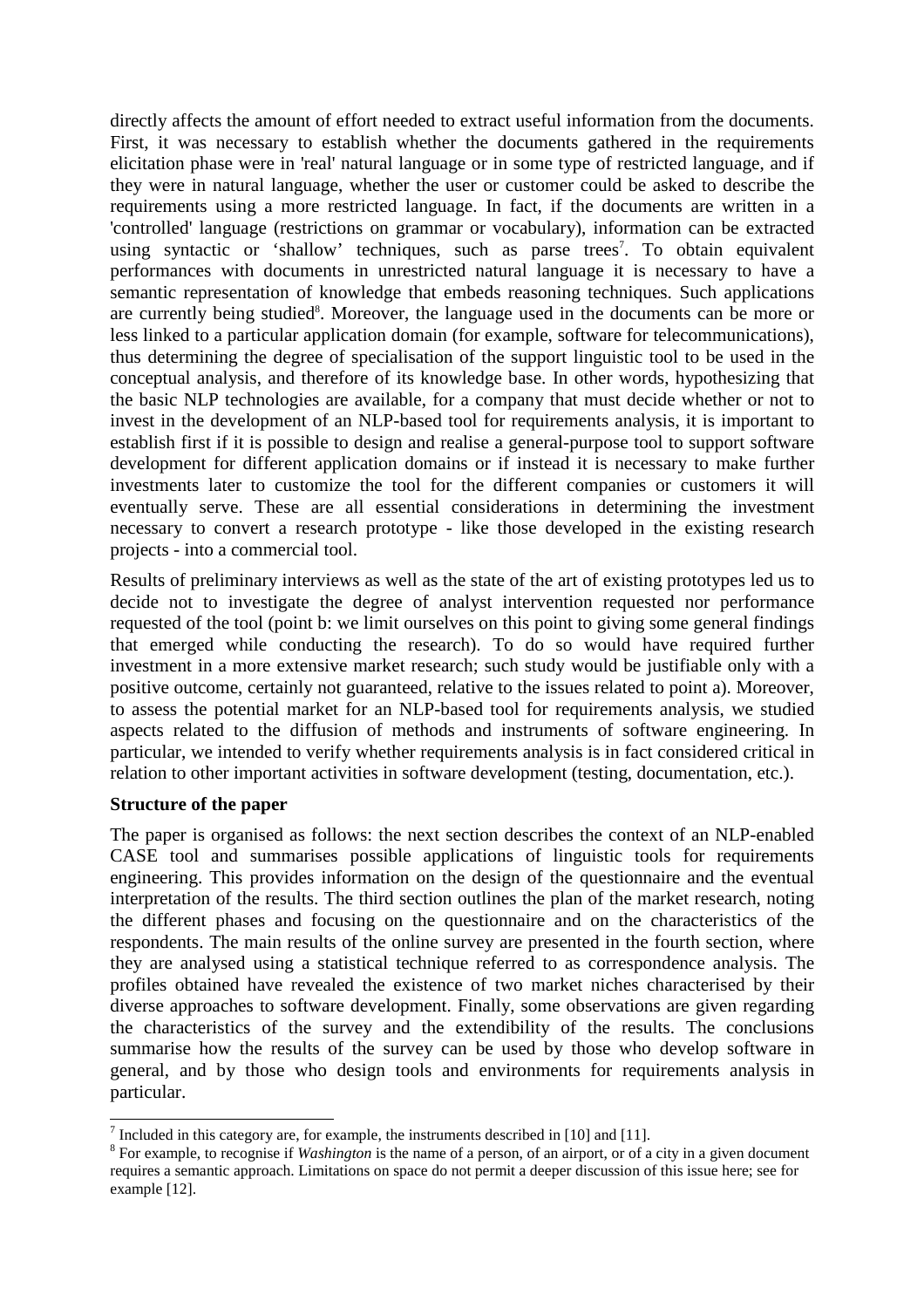## **2. The role of natural language in requirements engineering**

Much has been written on the importance of requirements analysis. In order to show why environments and tools to support such analysis are less satisfactory than those available for the other phases of the software life-cycle, we shall briefly review the distinctive features of requirements engineering, defined as:

"the systematic approach of developing requirements through an iterative cooperative process of analysing the problem, documenting the resulting observations in a variety of representation formats, and checking the accuracy of the understanding gained". [3, p 13].

Thus evident is the central importance of communication<sup>9</sup> and knowledge. Compared with other phases of software engineering, requirements analysis and conceptual modelling [15] present unique difficulties. Many of the activities involved are cognitive and require creativity as well as knowledge about information technologies and the application domain. Moreover, the recent advances brought about by business process re-engineering (BPR) and the inclusion of innovative components in information systems are broadening the scope of projects. As a consequence, the number of the actors, interactions and languages involved have increased. Completing the picture are the needs of companies, which operate at ever higher levels of competitiveness and which demand increasingly flexible information systems.

In this context, the use of linguistic tools – more precisely of NLP systems – to support the development of software systems in general and requirements analysis in particular, may help the analyst to:

- concentrate on the problem rather than on the modelling;
- interact with other actors:
- take into account the various kinds of requirements (organisational, functional, etc.);
- achieve traceability as from the first documents produced;
- manage more efficiently the problem of the changing user requirements.<sup>10</sup>

As regards the possible applications of NLP systems to requirements engineering, it is worth noting that they are able to process both vocal and textual input, sometimes imposing restrictions such as limiting the vocabulary or the grammar.

NLP systems can be used to obtain, with different levels of performance, essentially three types of output:

- syntactic, semantic or pragmatic analysis;
- text either in the same language or another one, natural or artificial;
- syntheses in the form of differently structured summaries or templates.

Figure 1 is a simplified scheme of an ideal general-purpose NLP system. It is important to remember that the systems for real applications are usually highly dependent on the task and on the domain $11$ .

<sup>&</sup>lt;sup>9</sup> "The hard part, and the true essence of requirements, is trying to understand your customer's needs. A person involved in requirements needs human skills, communication skills, understanding skills, feeling skills, listening skills" [13]. See also [14].

 $10$  For a recent study on why it is impossible for users to know their requirements beforehand, see [16].

<sup>&</sup>lt;sup>11</sup> On this point, see, for example, the tasks required by the MUC competitions (*Message Understanding* 

*Competition)* organised by the DARPA (Defense Advanced Research Projects Agency) [17].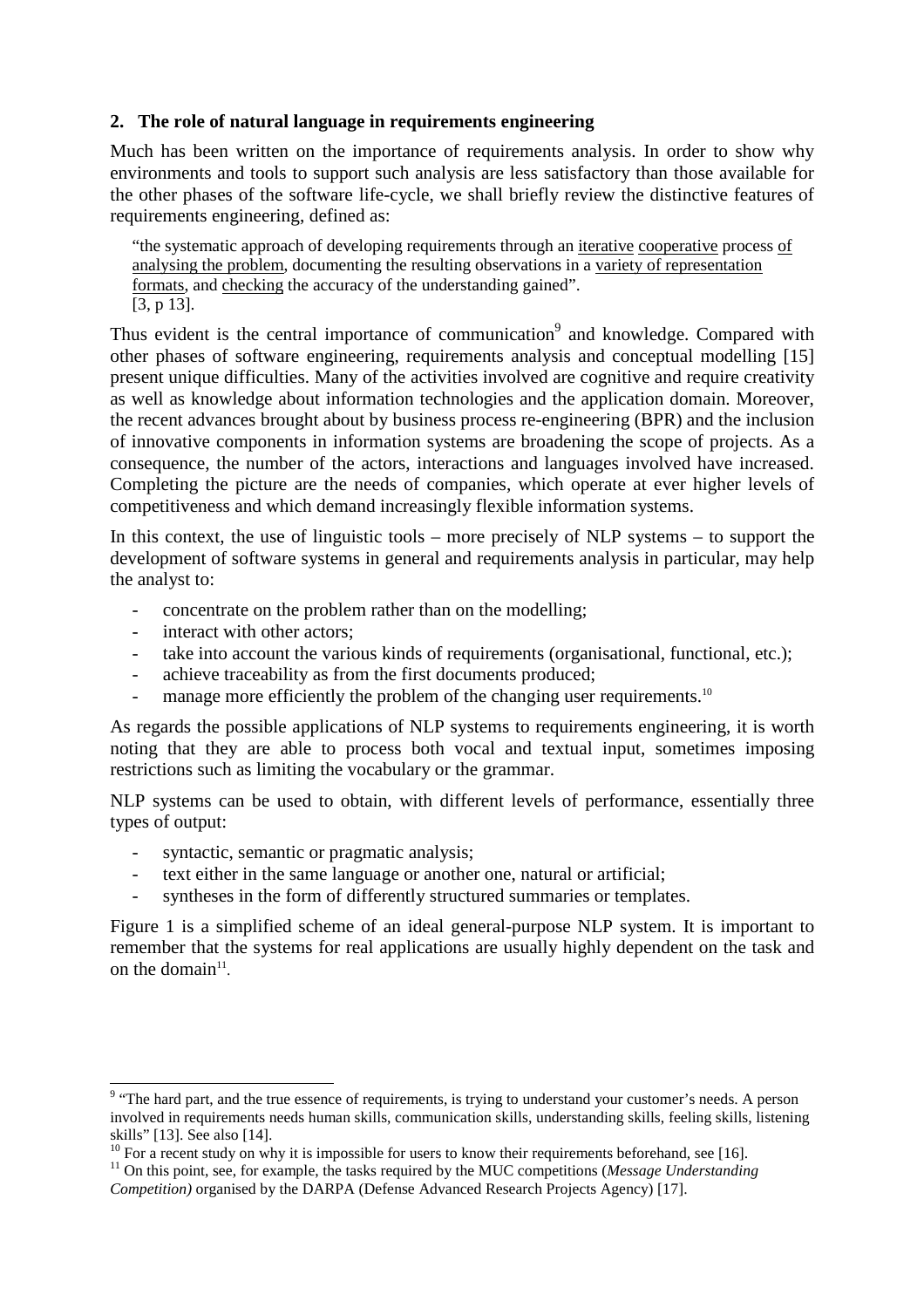

*Figure 1 – The architecture of a general-purpose NLP system* 

With reference to this scheme, linguistic tools of differing complexity and especially of differing maturity can be used:

a) in the requirements elicitation phase:

- to facilitate the digitising of requirements documents using speech recognition systems or NLP-based interrogation interfaces;
- to reveal ambiguities and contradictions in documents describing user needs (see for example, [12,18,19];
- to design questionnaires or interviews, by verifying the ambiguity of the questions;
- for automatic analysis of replies to open-ended questions, interpreting and classifying their contents [20].
- b) to model requirements by extracting (directly from the text) the descriptions of the elements to include in the conceptual models envisaged by the development method adopted, in particular UML (Unified Modelling Language)<sup>12</sup> diagrams (see Figure 2).



*Figure 2 – The models generation process* 

- c) to support requirements validation, by exploiting the generation functionality of NLP systems to produce descriptions in natural language based on the structures used to represent knowledge.
- A complete vision requires noting that NLP tools can also be used for documentation,

 $12$  The official documents of the UML's specifications can be find on the OMG (Object Management Group) web site: http://www.omg.org.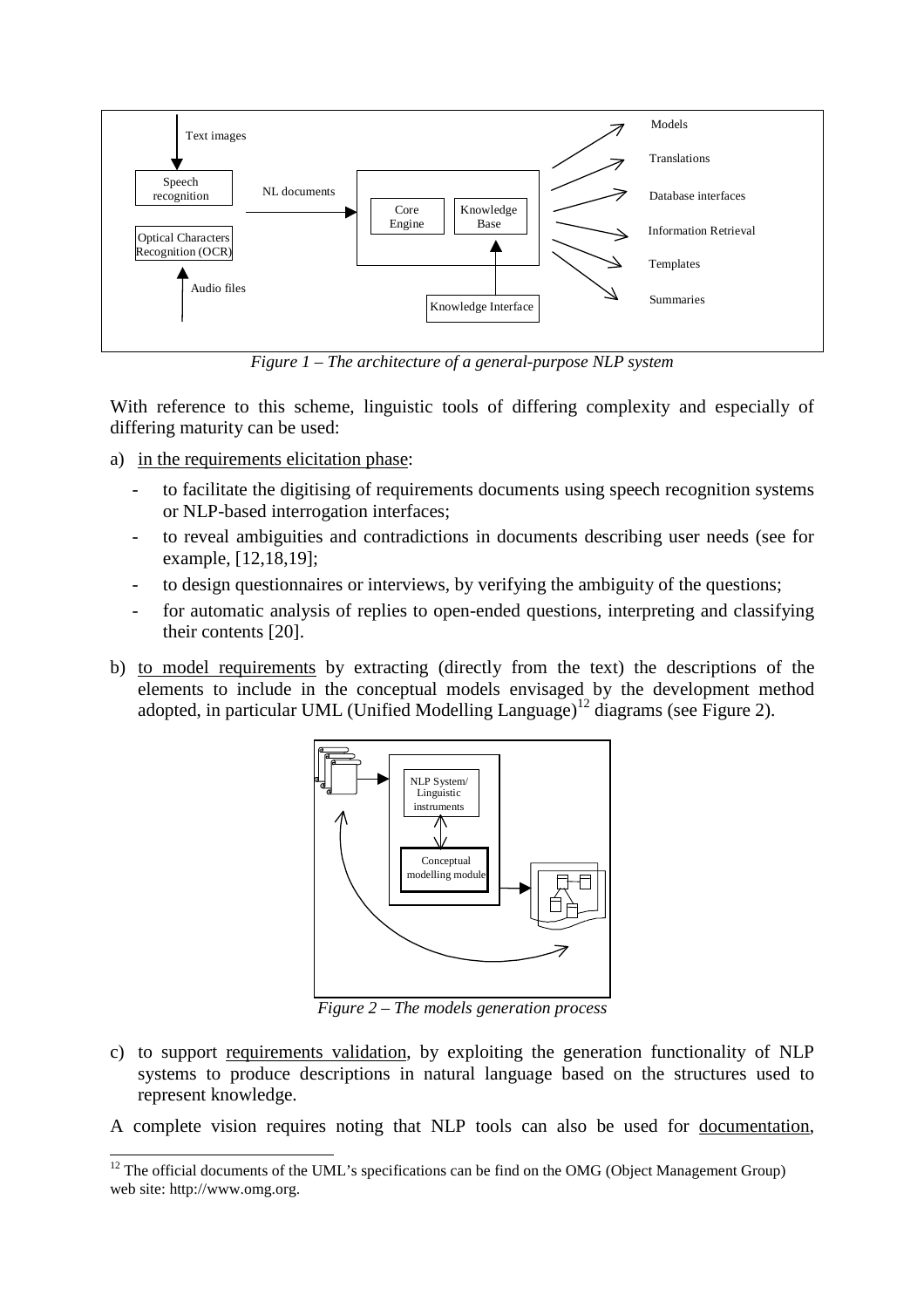generating reports on the various stages of requirements collection and modelling; for traceability, allowing a link to be maintained between the texts used and the models produced; and for the translation of documents into various languages, something that becomes increasingly necessary in the design of international information systems.

The survey described in this paper concerns the second of these points, that is, the use of NLP techniques to support the development of conceptual models, given that it requires the design of a modelling module. All the other activities could be supported by existing functionalities of an ideal NLP system, albeit with different performances. The most important assumption is that the requirements documents, once analysed, can contribute to a "knowledge base" from which to extract elements deemed useful for modelling activities. There are two important aspects to note regarding projects for developing this type of instrument: i) many of these projects are based on *ad hoc* NLP systems, and therefore do not appear to correspond to the requirements for scalability and robustness of real applications; ii) given the complexity of natural language, almost all of them expect that documents will be written in restricted language or that some revision of the text will have taken place before undergoing the automatic analysis. These two facts are worth remembering when interpreting the results of market research and when estimating potential investments in NLP technologies, and certainly when developing a CASE module to support requirements analysis.

## **3. Plan and realisation of the market research**

The decision to investigate the market for an NLP-based tool for requirements analysis was taken in the context of a joint research project with the Department of Computer Sciences of Durham University (UK) in which a prototype was developed of a CASE tool - called NL-OOPS -,<sup>13</sup> for requirements modelling according to the object-oriented approach [21,22].

The market research described here was based on the administration of a questionnaire whose design required consideration of the experience gained throughout the development of NL-OOPS, and of the methodology and techniques of online market research. Specifically, the research progressed in the following phases:

preliminary survey

 $\overline{a}$ 

- identification of interview subjects
- designing and testing of the questionnaire
- selection of the contact method
- distribution of the questionnaire and reminders
- collection and analysis of the data.

A description of each phase follows, giving greater emphasis to the third phase (designing the questionnaire) and to the final stage (analysis of data).

**Preliminary survey** The first step in the research project was to create a focus group composed of both companies that develop linguistic instruments as well as big and small businesses that develop software or offer services linked to the introduction of information technologies in the workplace. The goal of this phase was to collect information about the users' needs that could be satisfied with an NLP-based CASE tool and to gather other information useful in designing the questionnaire. The researchers were immediately confronted with pessimistic views of tools which use NLP techniques to support requirements analysis. In particular, some focus group members expressed serious doubts that the language in the documents gathered for requirements analysis was sufficiently 'natural' to justify the adoption of a tool based on NLP techniques. Others questioned the technical feasibility of

<sup>&</sup>lt;sup>13</sup> Natural Language – Object-Oriented Production System, http://nl-oops.cs.unitn.it.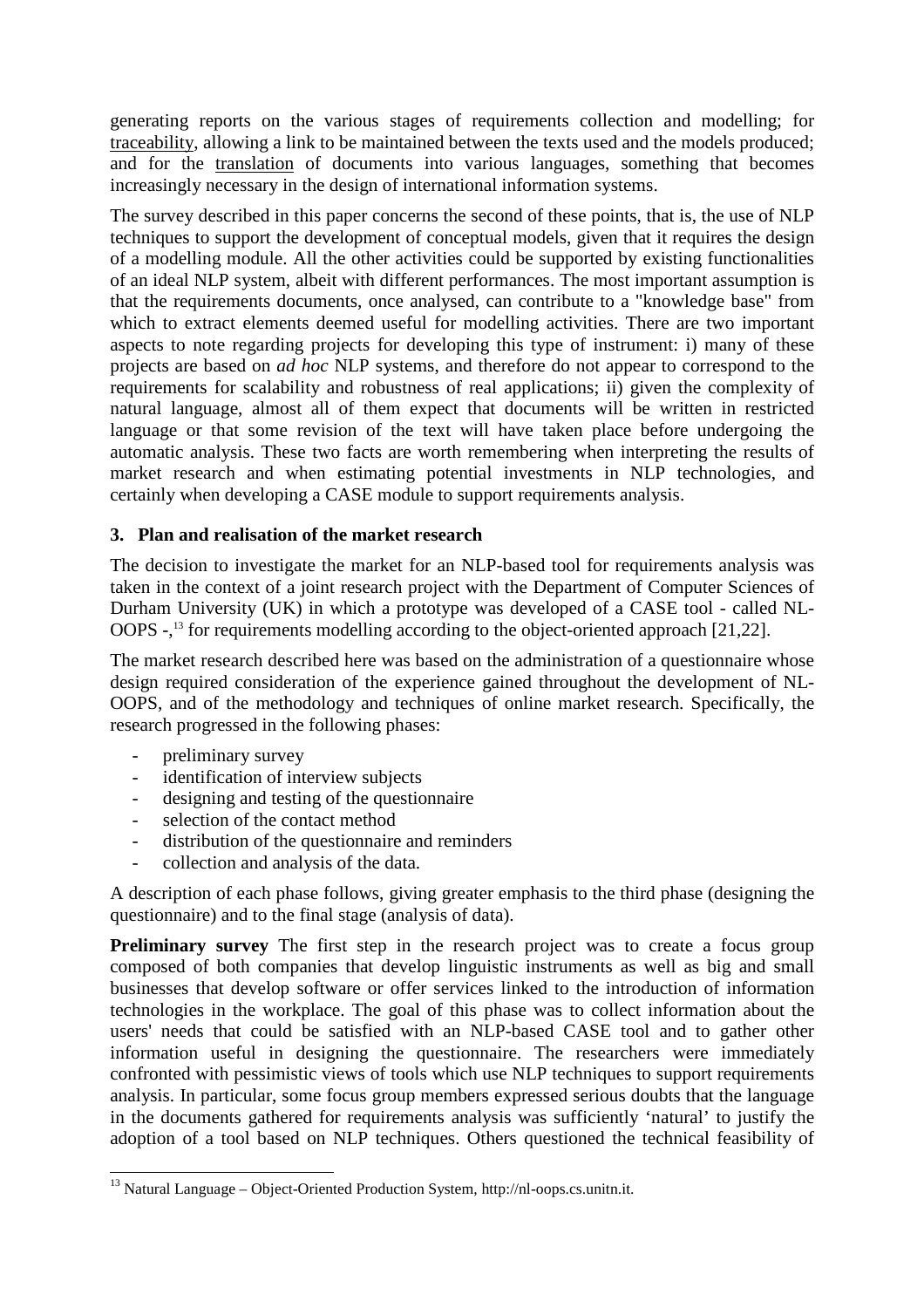such tools, citing their own unsatisfatory experiences with other NLP applications such as translation programs.

**Identification of interview subjects** In accordance with the objective of the study, the questionnaire was directed principally to persons involved in software development, and in addition to managers responsible for important decisions regarding the process of software development, including the decision to adopt methodologies and support instruments. From a statistical viewpoint, when dealing with a survey conducted via Internet, one of the main problems is to establish the degree to which the sample is representative of the target population, in this case the people or companies involved in software development. On one hand, it is reasonable to assume that the intended respondents are reachable by Internet, while on the other hand the population has characteristics (number, size, geographic distribution, etc.) that are not documented. Given this and also considering the chosen methods of contact, the approach to the study is conceptually similar to a sequential sampling. Statistically, this would classify it as a descriptive study, and as such requires caution when extending the results outside of the survey sample.

**Designing and testing of the questionnaire** Again considering the objectives of the study, in terms of both methodology and content, the survey was conducted only via Internet and it consisted of a questionnaire on a Web page<sup>14</sup> (see appendix A). This choice was the driving force during the design and testing stage, the aim being to have a concise questionnaire with closed-ended questions in language as clear as possible.<sup>15</sup> As for the questions themselves, the choices were made as logical and pertinent issues emerged throughout the course of the focus group. After a phase of testing in which the questionnaire underwent the scrutiny - first directly and then online - of a select group of analysts and project managers, the final version was produced. The final questionnaire was divided into two sections, for a total of eighteen questions, and a final open question for further observations. The first group consisted of questions relating to the company (questions  $1 - 4$ ) and to the respondent (questions 5 and 6). The second part investigated processes of software production, so that one group of questions concerned the use of methodologies (questions  $7 - 10$ ) and tools (questions 13 and 14) in software development; another group dealt with documents used in requirements analysis (questions 11, 12 and 15) and the last three were about the efficiency of the development process (questions 16, 17 and 18). The respondents were also asked if they were interested in obtaining the results of the research or in viewing a demonstration of a prototype of an NLPbased CASE tool. The decision to introduce questions associated with an engineering approach to software development was made after verifying the possibility of using existing data. Surprisingly,  $^{16}$  only a small amount of data was found, whether for the diffusion of object-oriented methodology or for the use of 'classic' models such as the entity-relationships models. These are important because the early research and conceptual models for linguistic analysis of requirements [7] looked to produce entity-relationships diagrams; moreover, these models can be seen as a particular case of the class models foreseen by the object-oriented approach. As regards the market for  $CASE\ tools$ ,<sup>17</sup> in many cases they did not meet expectations and as a consequence did not have the desired market success [25]. We will have to wait for the adoption of the UML – developed about one year before the present research project began – as a standard for conceptual modelling by the OMG (Object Management Group); only then will there be a significant growth in the market for CASE tools, repackaged

 $14$  The questionnaire is available along with the data gathered and other related research material at http://online.cs.unitn.it.

<sup>&</sup>lt;sup>15</sup> For example, a questionnaire like the one used for the survey described in [23] would have to be radically altered to be used on-line.

 $16$  In light of the observations in [24], this may not be so surprising.

<sup>&</sup>lt;sup>17</sup> The choice of tools for question 14 was made on the basis of sales data for a period prior to the study.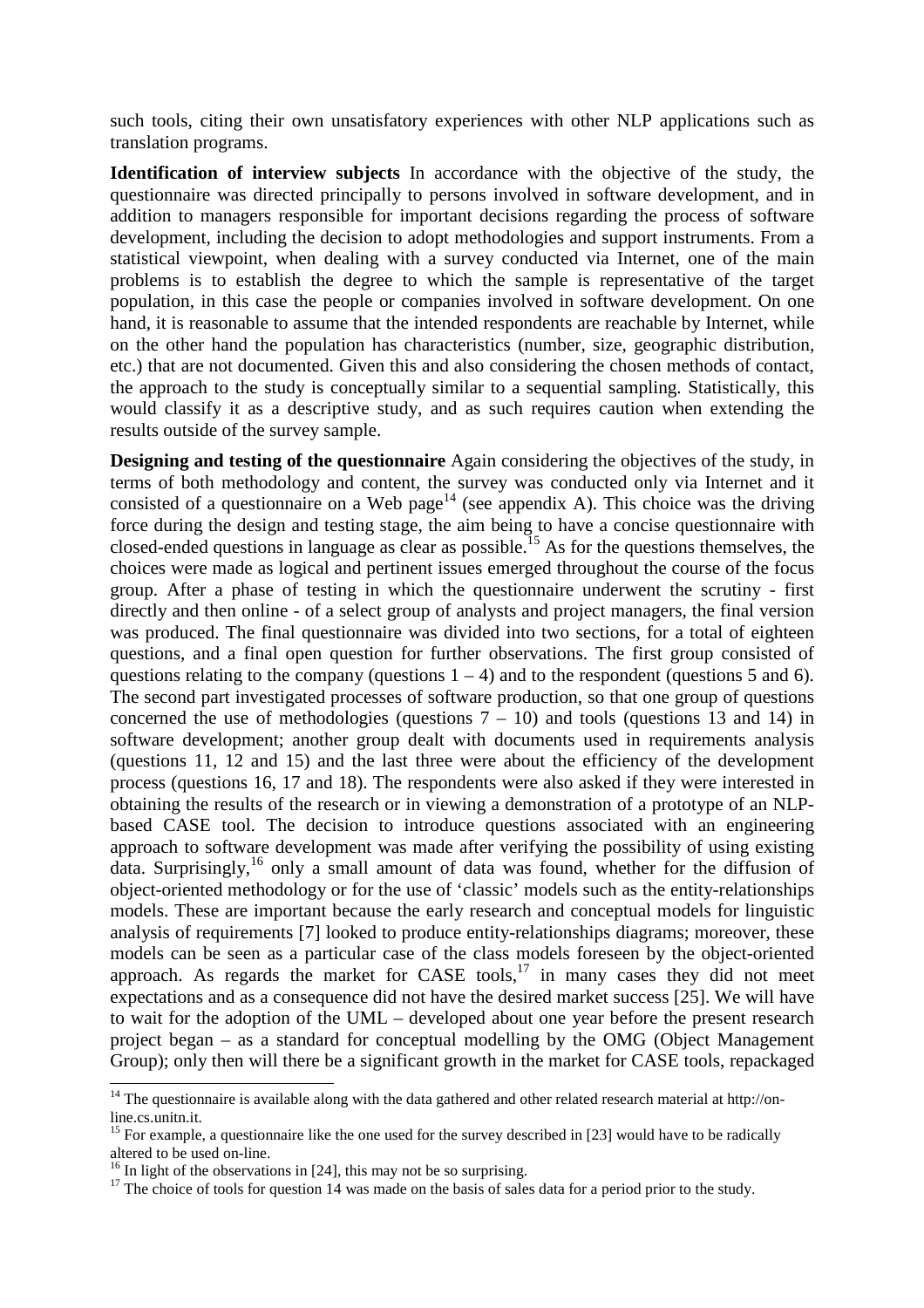and renamed as object modelling tools or visual modelling tools. In short, the scarcity of data on the penetration and role of an engineering approach to software development influenced the choice of questions for the survey, but also, as we shall see, the ability to validate and extend the results.

The questions considered most important to verifying the existence of a market niche for an NLP-based CASE tool are those related to the documents used to collect requirements. In fact, as we have already seen, if documents are in real NL, an even more sophisticated (and costly) technology is needed to develop an environment that effectively supports analysis using linguistic instruments. It is therefore useful to establish whether the company is in a position to require clients or analysts to describe requirements in a restricted language. Typical restrictions can regard: a) grammar - aiming to have syntactic constructions that are easier to analyse by requiring, for example, shorter phrases, using the active voice, by avoiding anaphorical references, etc.; b) vocabulary - aiming to reduce ambiguity of terms. Moreover, in order to determine the degree of customisation required of a possible NLP-based tool, further questions dealt with the level of specialisation of the terminology and the domain knowledge required to develop the software.

In the questions related to the efficiency of production processes, respondents were asked in particular about the improvements that they would like to see (choosing from a list of eight possible activities considered critical, two of which are fundamental for the phase of requirements analysis) and how they could be achieved, the choice being among 'internal delegation', 'outsourcing' and 'automation'. The final question was designed to ascertain whether the company was able to deliver the software systems or products without delays. Finally, in keeping with the general rule of market research, an incentive to participate was provided in the form of a random drawing among respondents for tickets to an opera performance at the Arena in Verona.<sup>18</sup>

**Selection of the contact method** The objectives of the research and the characteristics of the tool inherently required a contact method that would permit efficient use of time and resources while at the same time reach the largest number of potential respondents. On this point, to take into account the fact that there is a high level of saturation - due to the large number of such survey requests that the respondents receive - we had initially thought to send the questionnaire to some specialised newsgroups, $^{19}$  highlighting the academic nature of the research. In the first phase we identified three newsgroups whose work is related to the research topic (comp.object, comp.software-eng, alt.comp.software-tools); another twentyone newsgroups were later added to the list (the complete list is available at http://online.cs.unitn.it). Nonetheless, after this method of contact proved less successful than expected,<sup>20</sup> we decided to contact the companies directly by email, supplying them with the address of the Web page where they could find and complete the questionnaire. The companies' addresses were acquired online using search engines, in particular a directory of  $Yahoo!^{21}$  (Computer > Software > Developers).

**Distributing the questionnaire and reminders** As described above, the questionnaire was administered in two different ways. In a first phase it was publicised on a number of newsgroups devoted to software development (resulting in 44 completed questionnaires and 39 software companies) and in the second, requests to take part in the survey were sent by e-

<sup>&</sup>lt;sup>18</sup> Because the survey concluded at the end of the Arena opera season, the tickets were replaced by CDs of opera music by Verdi.

 $19$  One of the aims of the survey, in fact, was to investigate the conditions under which newsgroups can be used to carry out online surveys.

 $20$  Limited number of questionnaires obtained (44) and accusations of spamming.

 $^{21}$  http://www.yahoo.com.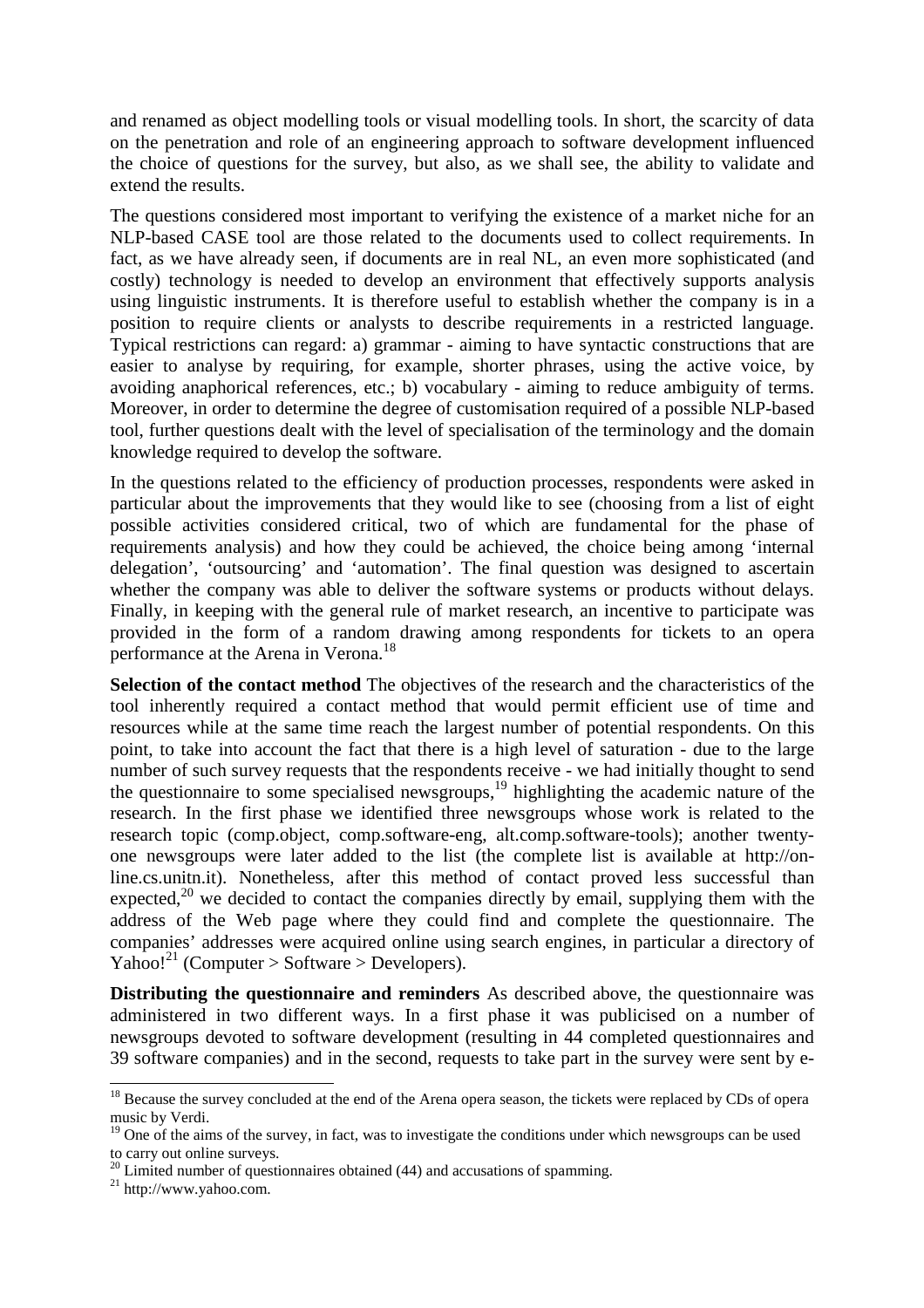mail to 1541 addresses corresponding to 1234 software companies. By means of this second method, 107 completed questionnaires corresponding to 103 companies, were obtained. To get these results, it was necessary in many cases to send a message reminding the receiver to participate in the study, yet at the same time allowing him or her to explain the decision not to complete the questionnaire. Reasons given for not completing the questionnaire frequently referred to a lack of time and the large number of requests of this kind received (the email messages sent are accessible online at http://on-line.cs.unitn.it). In addition, several addresses were incorrect, although the percentage was rather low (7.6%, 6.1% if calculated by number of companies).<sup>22</sup> Consequently, the number of valid contacts was 1424, corresponding to 1159 companies.

**Collection and analysis of the data** A total of 151 questionnaires were returned, 91% within five days of sending the initial request or the questionnaire itself. The response rate calculated for the questionnaires sent via email was around 8%. This can be regarded as a satisfactory result when compared with traditional surveys conducted by post or fax, and with other surveys of software development, for which the response rate has been  $3\%$  [25].<sup>23</sup> In strictly statistical terms, the group of companies contacted – while constituting in itself a large number - cannot be taken as a representative sample of the population of software development companies. Given this, it is important that the results be interpreted in a descriptive mode, thus requiring caution in extending them. We shall see, however, that for some questions the quality of the survey results can be evaluated by comparing them with those obtained from other surveys and with data relative to the CASE market. The results of these comparisons are provided at the end of the next paragraph.

On a methodological level, the use of newsgroups confirmed that little effort was required to ask respondents to participate, but the low number of questionnaires completed may nullify this advantage. Furthermore, the use of newsgroups should be evaluated on the basis of the following factors: level of specialisation,  $^{24}$  number of messages, and presence of a moderator. In light of the results of our survey, in the case of very specialised newsgroups, even if the contents of the survey are relevant to them, in order to increase the response rate it is advisable to ask for the moderator's consent, or to identify one or more newsgroup leaders who can legitimate the survey with their participation.

The initial analysis noted the geographic distribution of the respondents, most of whom are residents of European states or of North America (see Figure 3). This first result of the research is supported by the analysis of similarities among different geographic distributions (using appropriate indices) showing, in fact, that these markets have similar characteristics. Given this, we present here results of the survey in its entirety, highlighting only those aspects where geographic area of residence influenced the responses.

 $22$  This is a rather high percentage, bearing in mind that they were collected from the homepages of official company websites. Another survey carried out in the same period on winter tourism, where the addresses were provided by a specialized magazine, found a very similar percentage of wrong addresses (8.9%), but the amount can be much higher. For example, in a survey of Internet users carried out in 1996, 35% of a total 1221 addresses were found to be wrong [26].

<sup>&</sup>lt;sup>23</sup> This was the minimum value for the traditional-type surveys, which achieved a maximum response rate of 20%. In the survey described by Glass and Howard [25], the percentage rose to 17% after the questionnaire mailings were supplemented by telephone contacts with fax follow-up.

<sup>&</sup>lt;sup>24</sup> For a survey on virtual supermarkets, a message was sent to 6 newsgroups obtaining 100 completed questionnaires.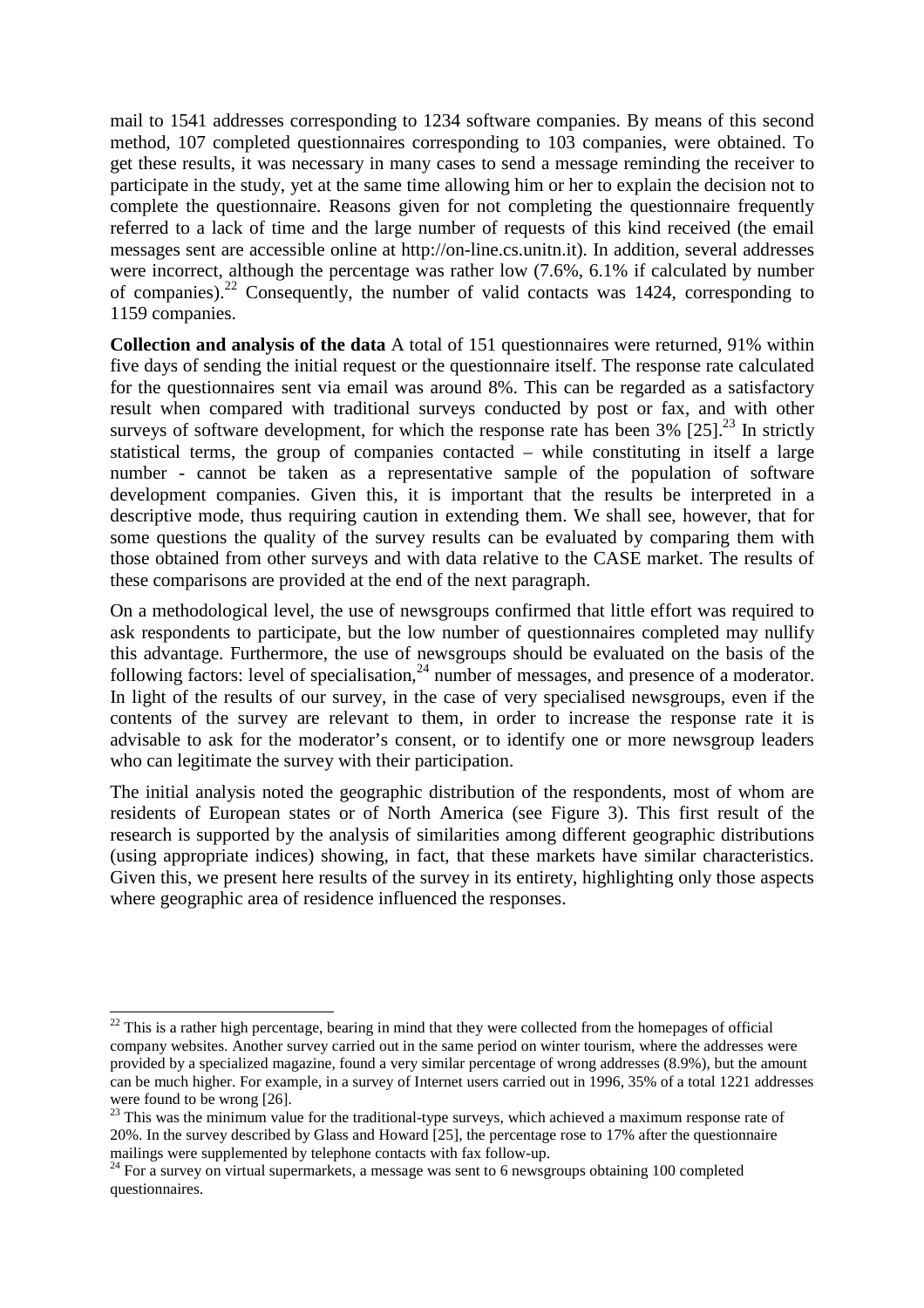

*Figure 3 - The respondents by geographical area of residence* 

Eighty-six percent of the respondents fill roles relating to software development projects, 68% having occupied the role for more than six years.<sup>25</sup> Moreover, as to be expected, length of service influenced the position occupied in the company, so that programming work was more frequently performed by persons employed for the shortest periods, while those who had worked in their companies for 6-10 years were almost uniformly distributed among roles. To be noted is that the majority of European respondents selected 'System Engineer/Architect' but their American counterparts selected 'Project Manager', which may have been because different terms are used to denote the same role in the two areas. Some 29% of the respondents worked in companies with more than one hundred employees, although smallsized companies were also well represented (Table 1).

| How many employees and consultants are there in your company? |          |       |        |               |  |  |
|---------------------------------------------------------------|----------|-------|--------|---------------|--|--|
| 1-5                                                           | $6 - 20$ | 21-50 | 51-100 | More than 100 |  |  |
| 27%                                                           | 24%      | 15%   | 5%     | 29%           |  |  |
| T11                                                           |          |       |        |               |  |  |

*Table 1 – Company size*

The core business of the companies surveyed in 77% of the cases is 'SW development' and in 23% is 'Web sites' or 'Other'. As expected, the highest percentage of companies engaged in other types of business (or rather, *also* in other types of business) consisted of larger-sized ones. As regards the type of software produced, 42% of the companies developed software for niche markets (Figure 4), with a high 48% for North America. This may be due to the presence of a larger number of small-sized companies, given that 59% of companies with five or fewer employees, and 24% of those with more than 100, operated in niche markets. Software products were mostly sold to the end-user:  $84\%$ ;  $^{26}$  only 13% sold to another software company, and 3% to software shops. Interestingly, all the companies that developed Web sites sold their products directly to the end-users, given the nature of this type of product.



*Figure 4 – Type of software*

 $\overline{a}$  $^{25}$  All the percentages were calculated on the total number of respondents who answered the relative questions, with non-replies omitted.

Further investigation of this aspect would require knowledge of the number and size of the companies' customers. This, however, is beyond the scope of our survey.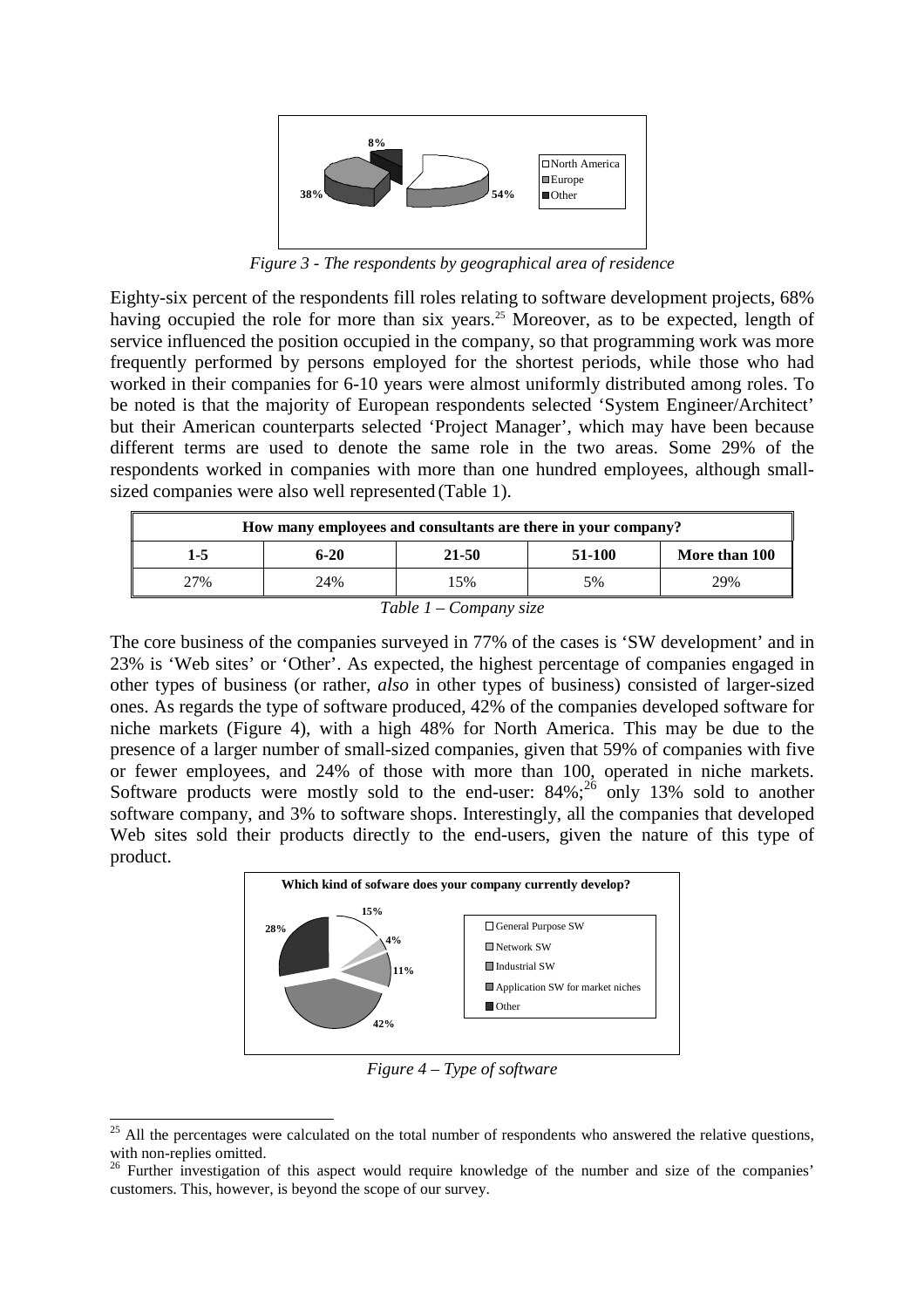The next paragraph provides a detailed analysis of the results of research into the existence of a potential market for an innovative tool to support conceptual analysis—a tool that has the capability to analyse documents written in varying levels of natural language.

## **4. The results of the survey and the potential demand for an NLP-based tool to support requirements analysis**

We can identify three groups of elements that are useful in evaluating potential demand<sup>27</sup> for a CASE tool to support requirements analysis for documents written in natural language. They can be described as follows, taking into account their interrelatedness:

- [1] The market for instruments supporting software development and requirements modelling. How extensive is the market? How much competition is there? Do software developers use CASE tools? If so, which ones? (Normally the use of a CASE tool presupposes the adoption of a development methodology.) This last point was important both for establishing which conceptual models the tool should support (an aspect that became less important with the diffusion of  $UML^{28}$ ), and for reasons of compatibility and integration with existing tools<sup>29</sup>. Some information on this point could be obtained by means of the data on sales of CASE tools, but one question on this topic was inserted regarding the tools supporting requirements analysis and top-level design.
- [2] Features of the tool. The requirements principally influencing the investments necessary to develop a tool for requirements analysis based on linguistic instruments are (a) the language found in the documents gathered in the elicitation of requirements phase, crucial in identifying appropriate techniques and linguistic instruments, and (b) the degree of specialised domain knowledge required of the tool, which determines the degree of specialisation required of the producer of the CASE tool (generality). Also**,** given the state of the art of linguistic instruments, an important consideration is the performance required of the tool; in other words, how 'good' does it have to be to merit purchase?<sup>30</sup>
- [3] Requirements analysis viewed as crucial. This is a vital element in identifying potential market niches and in ascertaining the propension of users to invest in a tool that supports requirements analysis, as well as their willingness and ability to accept the changes that accompany the adoption of a new tool. Companies that have an engineering approach to software development have highly standardised processes and should therefore consider the activities lacking structure or support as crucial points demanding attention. A company employing a more informal or 'craft' process would not necessarily share this concern but would, however, be more interested in the use of natural language.

To glean the most useful information on these three points, we analysed the completed questionnaires in two phases. In the first phase we looked at individual answers, studying reciprocal relationships and dependencies. In the second phase we applied correspondence analysis [28], aiming to unveil the existence of profiles corresponding to potential market niches for an innovative CASE tool.

 $27$  For an introduction to the evaluation of potential demand, see for example, [27].

<sup>&</sup>lt;sup>28</sup> In the past, the need to support different graphic notations was a drawback to the market for CASE, in that it required producers to choose which notation to support with their own tools, or to absorb the higher cost of developing different versions.

<sup>&</sup>lt;sup>29</sup> A CASE based on linguistic techniques for object-oriented analysis does not necessarily require the realisation of an entire support environment, but rather can be seen as a module that can be integrated with an existing product.

 $30$  A study of the 'robustness' is of utmost importance also to establish the degree of analyst intervention required in developing requirements models, and should be conducted using a prototype of the tool. See also point (b) of the introduction and conclusion.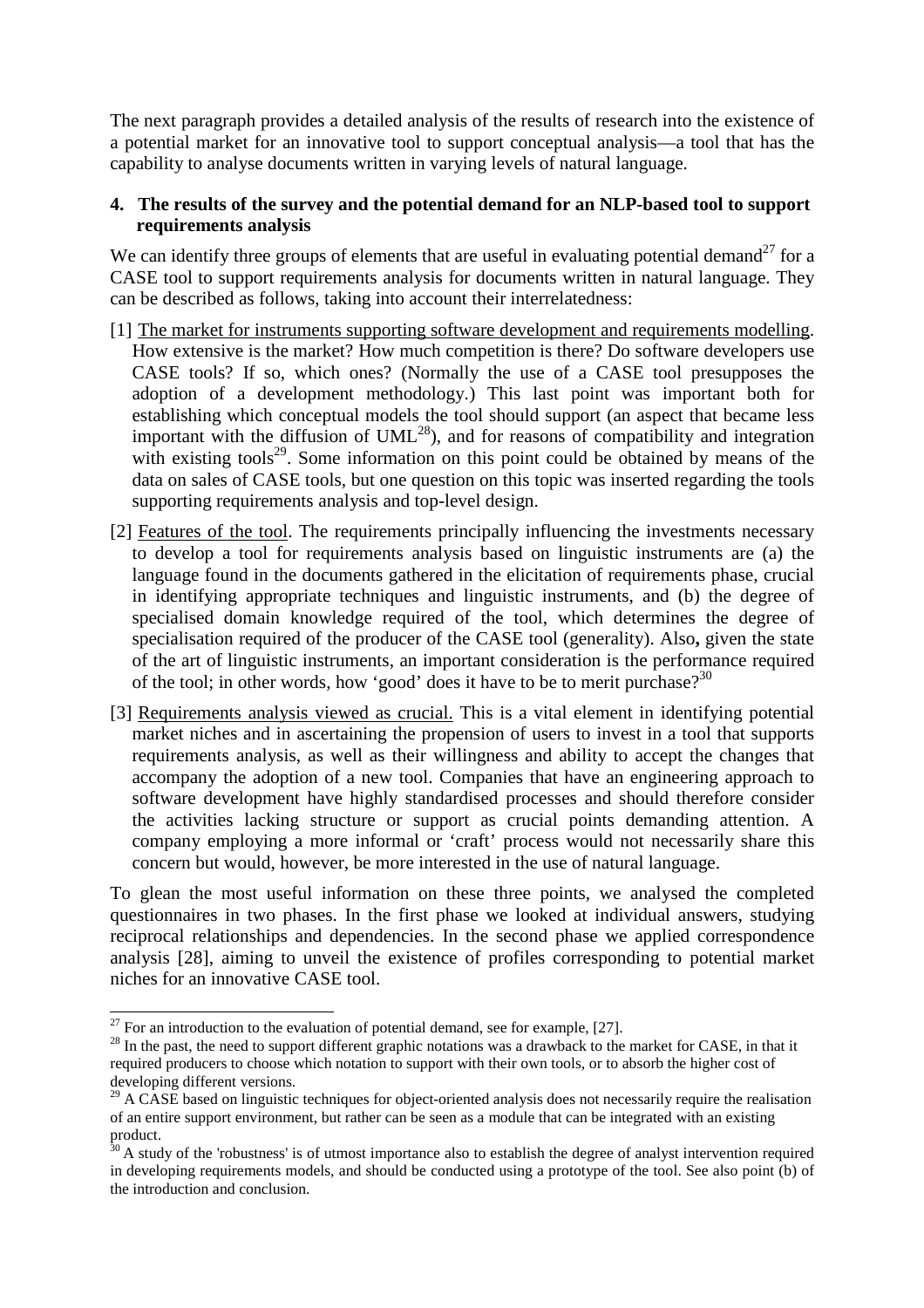[1] As for the use of a tool supporting requirements analysis and top-level design, only 30% replied positively. As was expected, greater use was made of these tools in large-sized companies, reaching 51% in those with more than one hundred employees, as is shown in the table of conditional distributions (Table 2). Not surprisingly, the use of these tools increases with length of service (rising from 17% to 36%) with analysts as the category of employee using them most frequently.

|                                                                               | How many employees and consultants are there in your<br>company? |          |           |            |                         |  |
|-------------------------------------------------------------------------------|------------------------------------------------------------------|----------|-----------|------------|-------------------------|--|
| Do you use any tool supporting<br>requirements analysis and top-level design? | $1 - 5$                                                          | $6 - 20$ | $21 - 50$ | $51 - 100$ | More than<br><b>100</b> |  |
| Yes                                                                           | 16%                                                              | 18%      | 33%       | 33%        | 51%                     |  |
| No                                                                            | 84%                                                              | 82%      | 67%       | 67%        | 49%                     |  |

*Table 2 - Use of tools for requirements analysis and top-level design by company size* 

Moreover, 84% of the respondents stated that they used specific methodologies for software development. Size was a determining characteristic here, 78% of companies with five or fewer employees using specific methodologies and 93% for those with more than 100. The type of software or the sales channel does not significantly influence the use of methodologies, although role and experience seems to do so to some extent.

The best known diagrams for data modelling, entity-relationship (E-R) diagrams were used by 63% of respondents who adopted a methodology. Moreover, smaller company size corresponded to their more infrequent use (52% in companies with fewer than five employees, 73% in those with more than 100). The use of E-R diagrams was substantially greater among respondents who had worked longer in the computer business (increasing from 35% among those who had worked in the field for less than three years to 66% among those who had done so for more than ten). Finally, as regards the type of software, E-R diagrams were used to very different extents by respondents who developed general-purpose software (93%) and by those who developed network software (25%), while there were no substantial differences as far as the other items are concerned.

The percentage of respondents who used an object-oriented (OO) method was 68%, a percentage similar to that of E-R diagram users. The classification by company size shows a difference between companies with five or fewer employees (60% of which used OO methods) and those with more than 100 (74% of which do so). There are no significant variations with respect to years of experience, while there is a closer association with the position occupied within the company: the percentages ranged from 45% for programmers to 78% for system engineers/architects. An interesting comparison can be made in Table 3, where one notes that those who adopt OO methods were already accustomed to using E-R diagrams, thus indicating that they seemed more inclined to use an OO approach.

|                          | Do you use Entity-Relationship diagrams<br>to model your data requirements? |     |  |
|--------------------------|-----------------------------------------------------------------------------|-----|--|
| Do you use an OO Method? | Yes                                                                         | No  |  |
| Yes                      | 59%                                                                         | 63% |  |
|                          | 31%                                                                         | 37% |  |

*Table 3 – Entity-Relationship diagrams and Object-Oriented Methods* 

As far as the most widely used OO method, 77% of respondents who replied in the affirmative to the previous question declared that they use UML. This is a result which confirms the affirmation of UML as the industrial standard for OO modelling. It is worth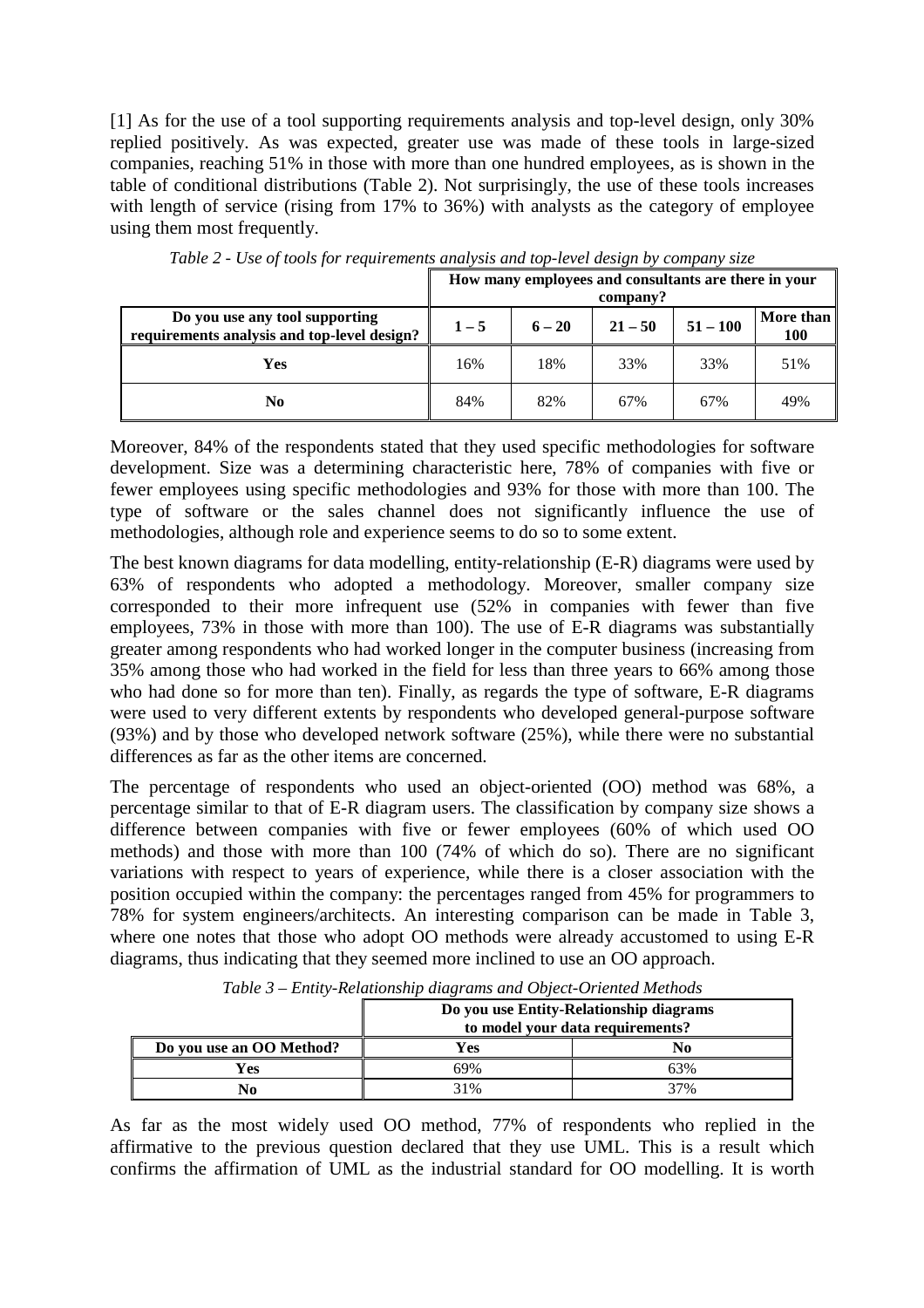mentioning that the survey was carried out approximately one and a half years after the adoption of UML by the OMG.

It also emerged that the great majority of the respondents who said that they did not use methodologies did not use tools for requirements analysis and top-level design either (90%): indeed, there is an association between the use of methodologies and CASE tools. Another finding to be emphasised is the connection between the use of CASE tools for requirements analysis or top-level design and the type of language employed in documents. Not unexpectedly, these tools were used more frequently when the language was more formal (24% with 'common natural language' and 63% with 'formalised language'). Even if these results should be treated with caution, given the low number of companies surveyed, they seemingly confirm the inability of currently available CASE tools to meet the needs of natural language processing by yielding environments that are effectively useful. As far as the tools used are concerned, 52% of respondents who replied in the affirmative to the previous question declared that they used Rational Rose.<sup>31</sup> Rational Rose was the tool with the highest market share both worldwide and in Europe.<sup>32</sup> In 1998 it accounted for 33% of the market, with an increase of 79% on the previous year.<sup>33</sup> For this reason, the percentage found by our survey (52% for the year 1999) appears to be as one would expect.  $34$ 

[2] As noted, the type of language used in requirements documents determines the complexity of the linguistic instruments and of the NLP techniques to be used. When documents are written in a constrained language (a subset of NL) – which imposes restrictions on the grammar or the vocabulary, or both – simpler and more mature linguistic tools can be used. However, it is not usually possible to impose restrictions on the language employed. Firstly, because it is necessary to adopt a customer-oriented approach in the development of software applications. Secondly, because it is necessary to reduce the risk that the restrictions imposed on the language and the formalisms adopted will force the user, or even the analyst, to express what the models permit to be represented, rather than the real requirements of the system. The survey shows that, in both Europe and North America, requirements documents are furnished directly by the customer and integrated with interviews in around two-thirds of projects. The main difference between the two regions considered was the percentage of companies that conducted interviews with customers: 73% in North America and 58% in Europe, without significant differences of behaviour between small- and large-sized companies.

With regard to the level of the terminology in requirements documents, one finds that 79% of the latter are couched in natural language (Figure 5). For the correspondence analysis, the final two modalities (structured and formalised language) have been merged.

<sup>&</sup>lt;sup>31</sup> None of the tools indicated by those choosing the option 'Other' was selected more than twice.

<sup>32</sup> International Data Corporation (IDC) data.

<sup>&</sup>lt;sup>33</sup> These figures seem to contradict the results of the survey by Glass and Howard [25], where CASE technologies are described as being in decline. However, it should be pointed out that where back-end or 'lower' CASE are concerned, many of the functions offered by these tools are by now part of the development environment. Moreover, other expressions are often used instead of 'CASE': for example, the IDC surveys use OOAMDC (Object-Oriented Analysis, Modelling, Design and Construction) tools. On the other hand, in 1998 the market for OOAMDC grew by more than 10% (24% in Europe), See also the results in [29].

<sup>&</sup>lt;sup>34</sup> It should be pointed out, however, that the data of our survey are expressed in terms of units of output by the companies surveyed, while the sales figures are calculated on invoices and consequently depend on the prices charged by vendors.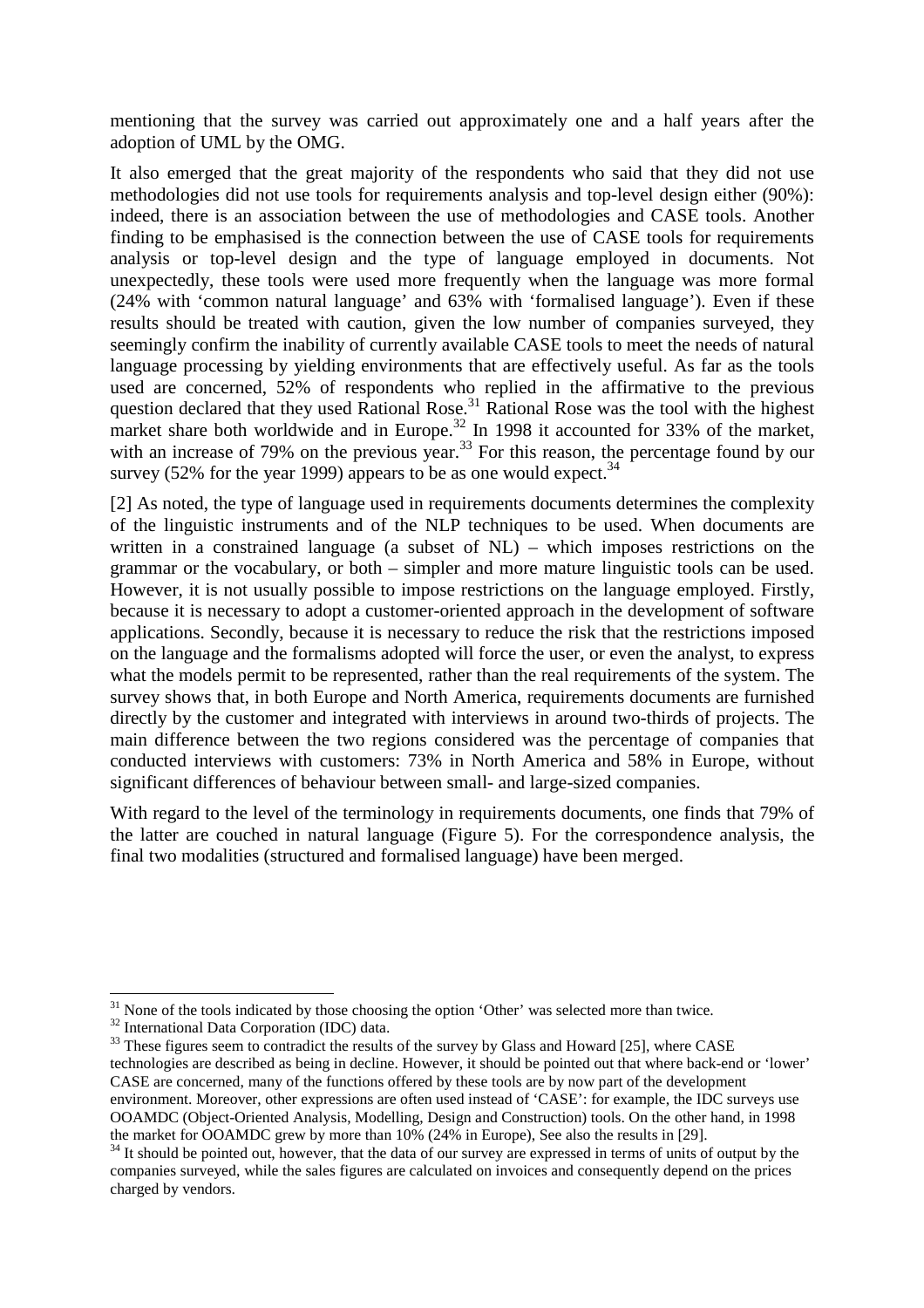

*Figure 5 – Level of terminology in the requirements documents* 

An analysis of the interdependence of the use of natural language with the other factors examined did not show any significant association with type of company, nor with the adoption of a methodology.

Another important aspect concerning both the potential demand for an NLP-based CASE tool in particular and software development in general, is the domain knowledge required for adequate understanding of the problem so that the user's requirements can be defined. In fact, in the presence of high levels of specialist knowledge, the tool must be adapted to the needs of every customer if it is to operate efficiently in different corporate settings. By contrast, a very low level permits the development of a single standard tool able to operate in different fields of application. In this regard, it was found that respondents required an average (54%) to high (34%) level of domain knowledge. It also emerged, that the higher the level of domain knowledge required to develop the software, the greater the use of methodologies (9% for low levels, 53% for average ones, and 38% for high ones) and of tools for requirements analysis and top-level design (2%, 56% and 42% respectively).

[3] As regards the efficiency of production processes, upon conclusion of the market study it was important to determine which software activities were viewed as crucial, as well as their weight relative to requirements (question 16).



*Figure 6 – Activities perceived as crucial in software development* 

In interpreting the answers to this question, it is worth noting that two selections were requested, thus having results above 100 percent. Figure 6 shows that 'Identify user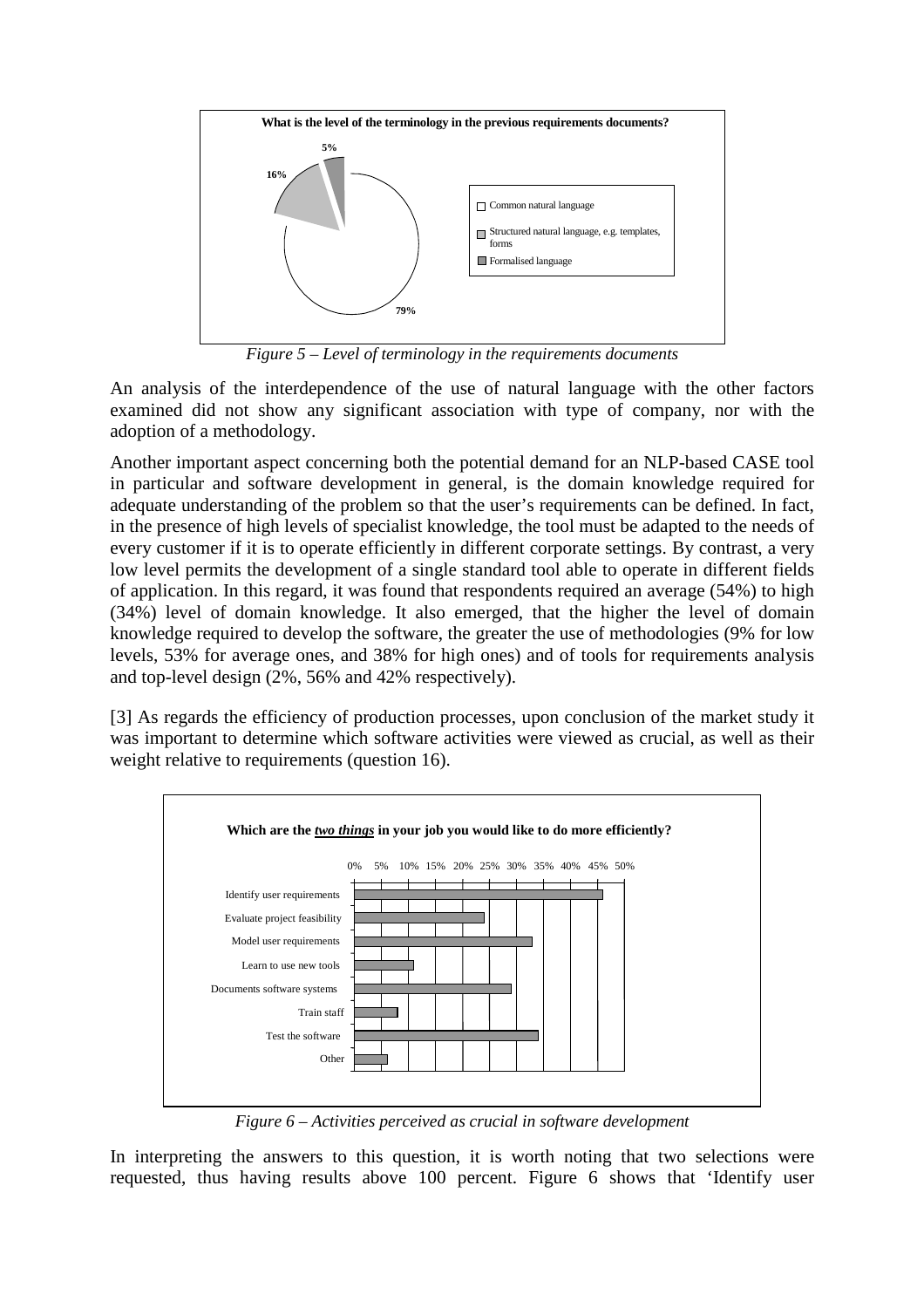requirements' and 'Model user requirements' were cited as priorities by a high percentage of respondents.<sup>35</sup> Unlike in the case of 'Identify user requirements' – which was largely independent of the language used to model requirements (46% for common natural language, 37% for structured natural language and 50% for formalised language) and for 'Testing the software' (35%, 32%, 38% respectively) – for 'Model user requirements' the percentages were 38% for common natural language and 13% for formalised language, in accordance with expectations. Another noteworthy finding is that testing was viewed as crucial by higher percentages (ranging from 19% to 46%) of the respondents who used no tools at all. A similar pattern is displayed by the level of domain knowledge necessary, where at low levels of knowledge, testing was perceived as more important than all the other activities (63%, compared to 32% and 30% for medium to high levels of knowledge). Also of interest is the fact that 'Learn to use a new tool' was selected by a higher percentage of respondents declaring that they did not use a tool for requirements analysis than by those who instead said that they used a tool of this kind. $36$ 

The importance of this question requires a comparison of the results for Europe and North America (see Figure 7). Also the correspondence analysis - reported in the second part of this section - was done taking into account the centrality of this question with respect to the objectives of the market research, in which the activities considered most critical become determinative when identifying profiles.



*Figure 7 – Activities perceived as crucial in software development (Europe vs. North America)* 

To the question 'What would be the most useful thing to improve general day-to-day efficiency?', the majority (64%) chose the option 'automation', while 'outsourcing' was selected by 7% and 'internal delegation' by 29%. Contrary to expectations, no particular differences emerged among the replies to this question with respect to company size, where the only significant difference concerned companies with 6 to 20 employees, where the percentage selecting 'internal delegation' was nearly double that for other company groups, a

<sup>&</sup>lt;sup>35</sup> To be noted is that also around one-third of the final observations concerned the role and importance of requirements. Taking into account of the different goals of the surveys described in [30,31], we can compare these results with those obtained for a question therein on the perceived relative importance of software problems in Europe (most of the software problems are in the area of requirements specification and managing customer requirements; following documentation and testing) and on the perceived scope of a generic process model (defining system requirements, 78%).

<sup>36</sup> In this regard we quote a remark made in one of the questionnaires: "*I hate to be a cynic, but there are hardly any worthwhile tools. The overhead in learning to use them is too great for the payoff*".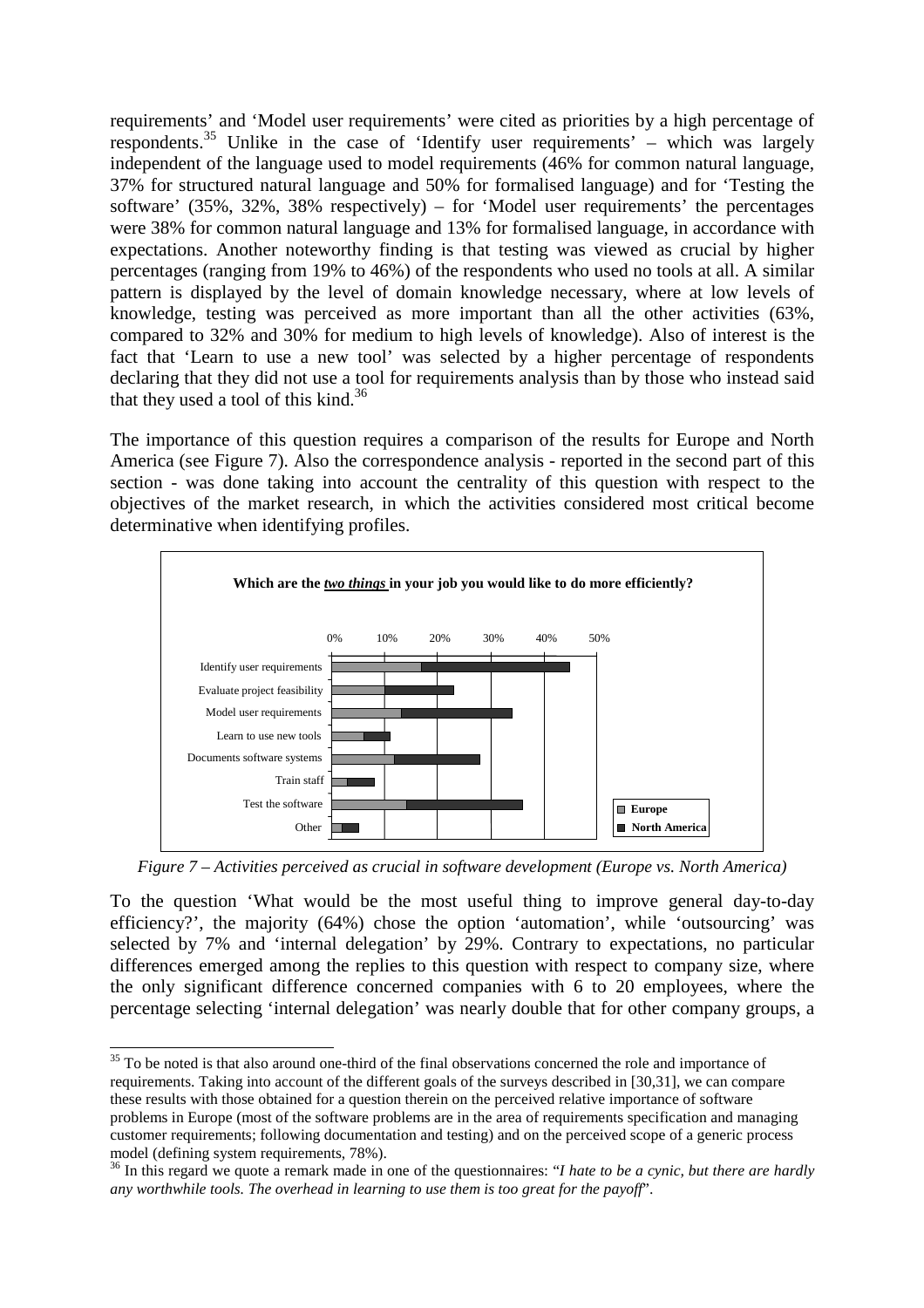difference which may be due to organisational shortcomings. Interestingly, the percentage of respondents who used a methodology or a requirements analysis tool and believed it less important to increase the level of internal delegation was above the average of the entire sample. Instead, there were no differences regarding the documents available for requirements analysis.

Joint analysis of the two questions on the efficiency of software production processes shows that a larger percentage of respondents who believed it important to increase the level of automation had previously selected 'Learn to use a new tool' and 'Model user requirements' (Table 4).

|                                                                                | What would be the most useful thing to improve<br>general day-to-day efficiency? |                    |                               |  |  |
|--------------------------------------------------------------------------------|----------------------------------------------------------------------------------|--------------------|-------------------------------|--|--|
| Which are the two things in your job you<br>would like to do more efficiently? | <b>Automation</b>                                                                | <b>Outsourcing</b> | <b>Internal</b><br>delegation |  |  |
| <b>Identify user requirements</b>                                              | 69%                                                                              | 9%                 | 22%                           |  |  |
| <b>Evaluate project feasibility</b>                                            | 44%                                                                              | 12%                | 44%                           |  |  |
| <b>Model users requirements</b>                                                | <b>75%</b>                                                                       | 4%                 | 21%                           |  |  |
| <b>Learn to use new tool</b>                                                   | 86%                                                                              | $0\%$              | 14%                           |  |  |
| Documents software systems                                                     | 71%                                                                              | 5%                 | 24%                           |  |  |
| <b>Train staff</b>                                                             | 18%                                                                              | $0\%$              | 82%                           |  |  |
| <b>Test the software</b>                                                       | 67%                                                                              | 4%                 | 29%                           |  |  |
| <b>Other</b>                                                                   | 43%                                                                              | 14%                | 43%                           |  |  |

*Table 4 – Efficiency of software development processes* 

For the final question, regarding the average delay in delivery of the software, the best performances were achieved by companies with 6-20 employees (29% of which delivered with less than one week of delay and 59% with less than one month) and by those who sold directly to the end-consumer (probably for contractual reasons). Though not to a statistically significant extent, companies using formalised language delivered with the least delay, although there were no substantial differences as regards delays of more than one month (26% for common natural language, 33% for structured natural language, 25% for formalised language). A fair interpretation of these results requires one to remember that the answers do not factor in the length of the projects. Nonetheless, assuming that an average delay of less than one week corresponds to companies which on average deliver the software within the designated time, similar findings are reported in [32], where more than 80% of the respondents stated that their projects were sometimes or usually late.

Considering the purpose of this study, and particularly the question of whether there is a market for an NLP-based CASE tool for requirements analysis, the results presented thus far confirm the perception of requirements analysis as crucial for the development of systems, the widespread use of the object-oriented approach and of UML, and the important role of natural language. Specifically:

- More than 80% of the companies adopt a methodology to develop their software, and nearly 68% of them adopt an object-oriented method (UML or one of the methods merged into UML).
- The majority of the documents available for requirements analysis are in natural language and are either furnished by the customer or obtained by means of interviews.
- The domain knowledge required is medium to high.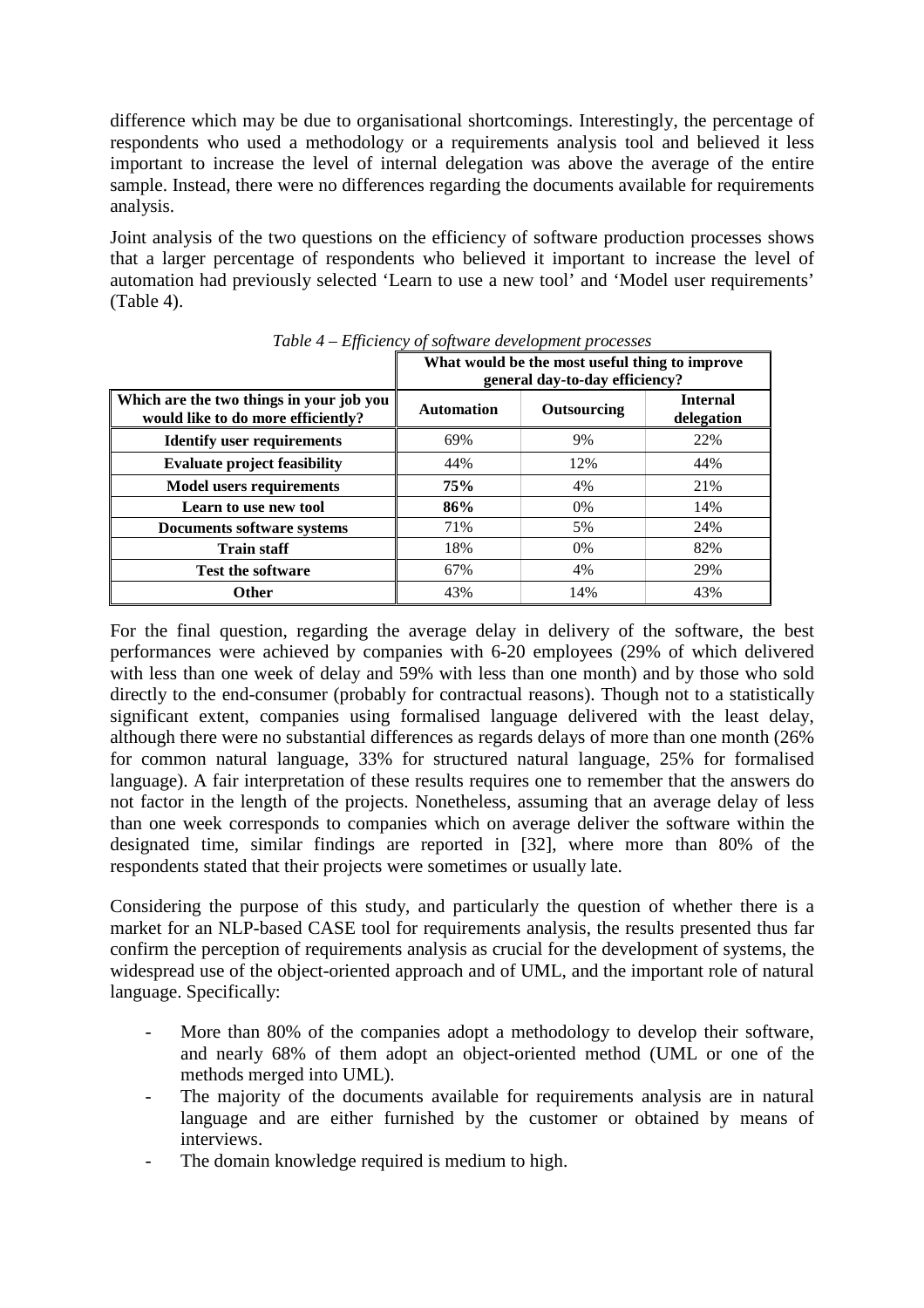- Tools supporting requirements analysis and top-level design are used in less than one-third of cases.
- However, identifying and modelling requirements are perceived as being at least as important as testing the software.
- A higher level of automation is indicated by around 64% of the respondents as the most useful means to improve day-to-day efficiency.

All of these elements work together to confirm the existence of a potential demand for a CASE tool based on NLP. To justify this claim, we undertook a correspondence analysis (CA) study. This meant using a statistical technique suited for the study of relationships between modalities with two or more distinguishable variables, usually qualitative. The main steps of correspondence analysis are concisely described as follows:

- 1) define a cloud of points (rows and columns of a contingency table) in a multidimensional vector space;
- 2) choose the metric structure on this space;
- 3) produce the fit of the cloud in 1) to a variable low-dimensional subspace onto which the points (row and column profiles) are projected for display;
- 4) give an interpretation of the clusters of points corresponding to the projections of the rows and columns of the original contingency table; analyse their absolute contributions as guides to the interpretation of the underlying dimensions and their relative contributions (the so-called squared correlations) to indicate how well the points are described along the considered dimension.

The geometry of CA is very similar to Karl Pearson's [33] geometric description of Principal Components Analysis. The closeness of the points to a line, plane, or in general to a lowdimensional subspace, is defined as the sum of squared distances from the points to the subspace. In general, it is important to avoid the direct comparison of the distances among the projections of row and column profiles because they belong to different low dimensional subspaces and the raw interpretation of their distances may produce misleading conclusions.

Here we have considered a CA involving one of the items of the questionnaire (what should be done more efficiently) as dependent variable and some other collected variables (number of employees, core business, kind of software produced, use of any methodology, starting documentation, level of terminology, use of any tool, knowledge of domain, thing to improve the day-to-day efficiency, average delay in delivering the software) as independent variables in order to verify whether and how much the answer to this item is influenced by the modalities of the other variables and to identify some relevant aggregations of modalities which can reveal the potential market demand for a CASE tool based on NLP.

We present here the result of the application of the CA based on the responses to the question regarding which activities are considered most critical (see Figure 8).<sup>37</sup>

An initial interpretation of the graph can be reached by looking at the axes. Specifically, one can interpret the vertical axis in organisational terms, assuming that the request for more automation rather than internal delegation is due to an already more or less solid organisational structure. The horizontal axis, meanwhile, corresponds to an engineering or to a more informal approach to software development depending on the use or not of methodologies and instruments to support analysis and designing.

 $37$  The contingency table is available at http://on-line.cs.unitn.it.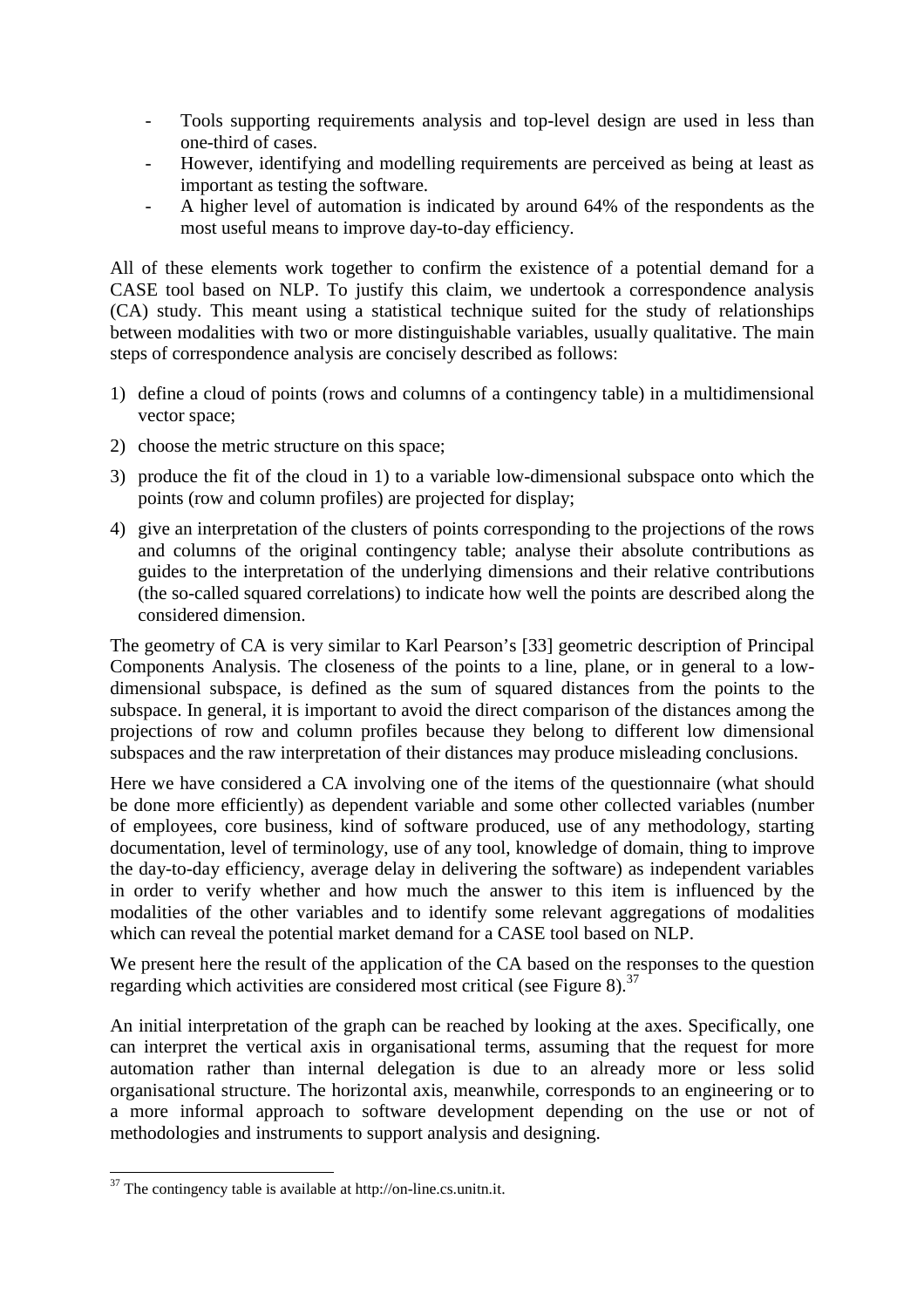

*Figure 8 - Output of the correspondence analysis<sup>38</sup>*

According to this interpretation of the graph, there are two potential market niches.

The first market niche corresponds to companies that adopt methodologies and instruments to support requirements analysis and top-level design. We can safely assume that they use an 'industrial' rather than 'craft' software development process. For this type of company, project evaluation is considered a critical activity, along with requirements identification. These two activities, among the possible activities listed in the questionnaire, are the most interdisciplinary and at the same time the most difficult to structure. In particular, for purposes of our study, requirements identification can be efficiently supported by tools able to analyse documents in natural language. Moreover, for this type of company, the tool should be specialised to have an appropriate level of domain knowledge for the given area of software development. The client provides requirements documents and the software produced is in turn delivered to the client. For a customer-oriented approach, this means having only a limited possibility to ask the client to write the documents in a restricted form of natural language; however, these companies sometimes receive the documents in a somewhat structured (formalised) form. In these cases it is possible to envision the use of less sophisticated linguistic techniques to analyse requirements documents in order to produce conceptual models using the object-oriented approach.

 $\overline{a}$  $38$  Two points ('Other' in question 16 regarding critical activities, and 'Outsourcing' for question 17) have not been represented because of their great distance from the centre (low frequency), thereby making the graph more comprehensible.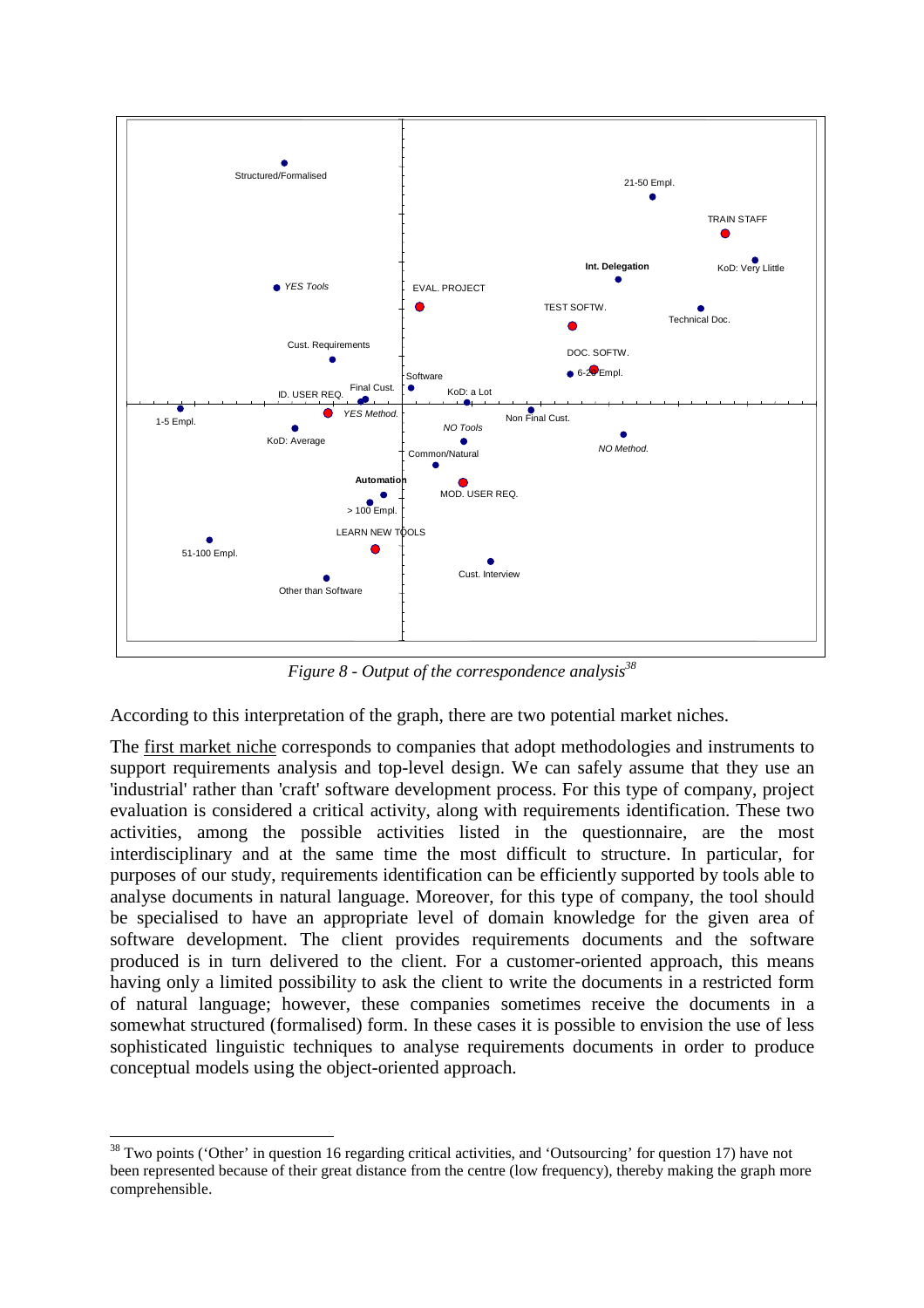The second market niche includes medium- or large-sized companies that use neither methodologies nor instruments to support requirements analysis and top-level design. They do, however, perceive requirements modelling as critical, along with other activities such as software documentation and testing, which are already supported in varying ways by existing CASE tools. One can reasonably conclude that also this second group of companies constitutes a market niche for a CASE tool enabled by linguistic instruments. In fact, a CASE of this type could integrate the functionalities of a traditional CASE, favouring the adoption of an engineering approach in software development. Another activity deemed critical is to learn new tools, an obstacle that could be surmounted by adopting a CASE that makes extensive use of natural language. The indication of requirements modelling rather than identification brings to light the fact that a problem at the level of requirements specification can hide deeper problems related to requirements elicitation (these can be supported by speech recognition systems and by all the functionalities envisaged in point *a* of section 2.). This is confirmed to some extent by the fact that identification, rather than modelling, of requirements is considered critical by the companies that adopt a more structured approach to software development.

An important aspect of this research is the broader application of the results. As noted, this research is descriptive, based on a large number of questionnaires (among the highest we have seen in our studies<sup>39</sup>), yet not fully representative of the population. The fact is that for the software industry, there simply is not enough information on the reference population to permit a meaningful and statistically correct extension of the results.

Having said this, we maintain that it is useful to make a comparison with data available in the literature. The following table summarises the most significant of these (Table 5). Worth noting is the scarcity of existing data. Although the surveys to which these results refer $40$  are very different, their similarities do stand out.

|                                         | <b>NLP-based CASE</b><br>tool online Market<br>$Research - 1999$<br>(142 companies) | State of the practice<br><b>Survey on RE-</b><br>199941<br>(12 companies) | <b>SW Development -</b><br>State-of-the<br>Practice - $1997^{42}$<br>(78 companies) | Market share OO<br>$CASE \ tools - 1998^{43}$ |
|-----------------------------------------|-------------------------------------------------------------------------------------|---------------------------------------------------------------------------|-------------------------------------------------------------------------------------|-----------------------------------------------|
| Sell to the end-user                    | 84%                                                                                 | 83%                                                                       |                                                                                     |                                               |
| SW as core business                     | 82%                                                                                 | 66%                                                                       |                                                                                     |                                               |
| Use OO methods                          | 68%                                                                                 | 50%                                                                       | 39% (Use O-orientation)<br>53% (Use a formal life<br>cycle methodology)             |                                               |
| <b>Use UML</b>                          | 77%                                                                                 |                                                                           |                                                                                     | >48%                                          |
| <b>Natural language</b><br>requirements | 79%                                                                                 | 100\%                                                                     |                                                                                     |                                               |
| <b>Use RA tools</b>                     | 30%<br>$(\&$ top level design tools)                                                | $0\%$                                                                     | 29%<br>(Use front-end CASE tool)                                                    |                                               |
| <b>Use Rational Rose</b>                | 52%                                                                                 |                                                                           |                                                                                     | 33%                                           |
| <b>Identify</b> user<br>requirements    | 46%                                                                                 | 66%                                                                       |                                                                                     |                                               |

*Table 5 – Comparison with results relative to other surveys and the CASE market* 

 $39$  Notable exceptions are the surveys conducted by the European Software Institute: http://www.esi.es.

<sup>&</sup>lt;sup>40</sup> These surveys were carried out with different objectives and using different methods and samples. The survey described in [25] used 78 questionnaires compiled mainly by directors or managers of information systems development in companies operating outside the software field, while the Finnish one reports results relative to 12 Finnish companies, 8 of which worked exclusively in the software field.

 $^{12}$  + ...

 $42$  See [25]. Note that when this survey was carried out, UML had only just been adopted as standard by OMG.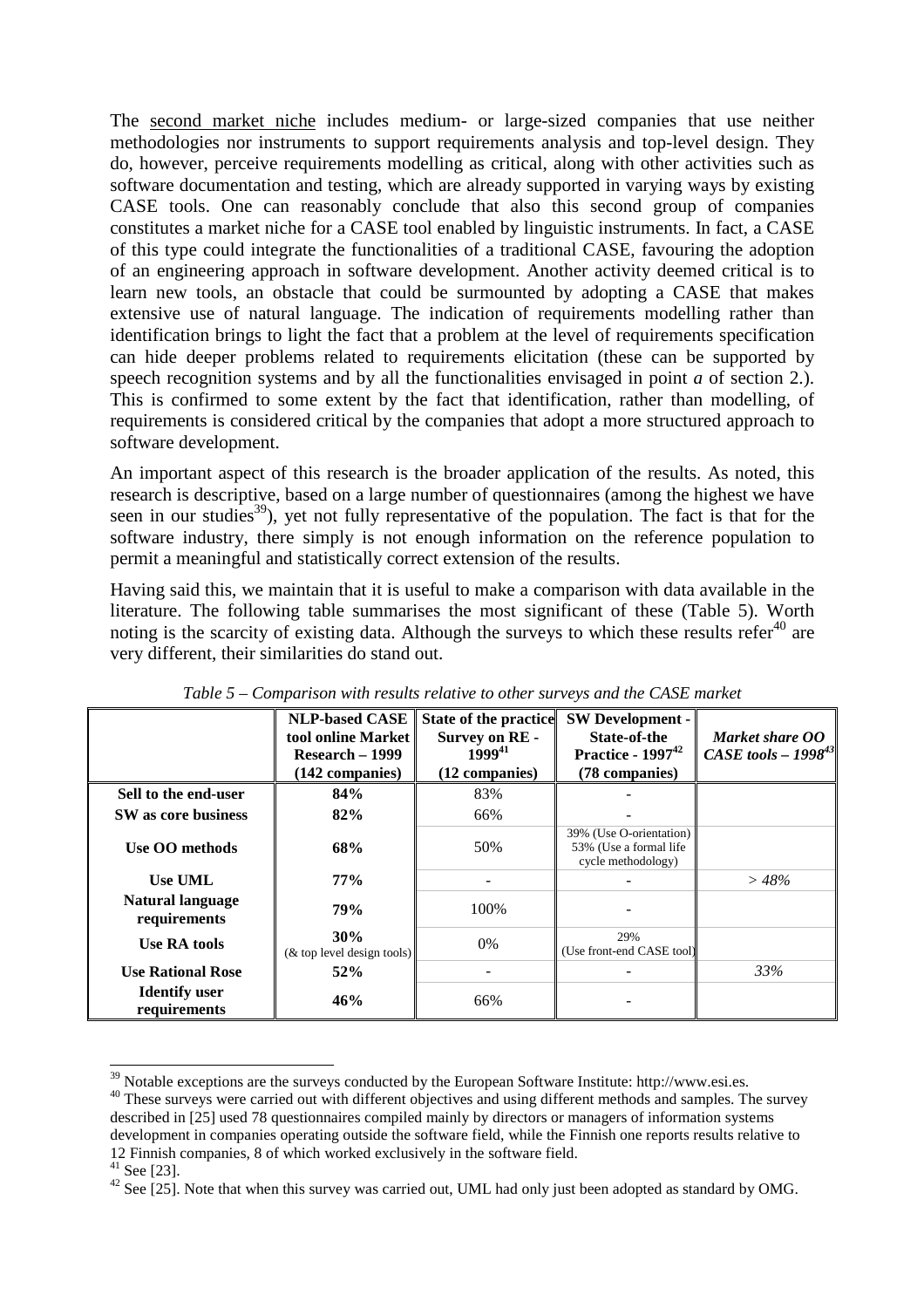We can also cite here some data found in [34], which contains detailed indications of the percentage of pages in natural language or similar forms – text with keywords, hierarchical enumeration and table – for three projects, having values ranging from 82% to 99% (73%, 43.9% and 34.4% respectively, only for natural language text).

Another aspect that enables positive assessment of the outcome of the survey is the low percentage of non-replies (1.65%) and the fact that in the case of replies for which the option 'other' was selected, in 91% of cases a specification was given.

## **5. Conclusions**

As the principal aim of this research project was to assess if there is a market for NLPenabled CASE tools, the most important finding is that the majority of the documents available for requirements analysis are provided by the customer and couched in 'real' natural language, leading to the conclusion that the use of linguistic techniques and tools may perform a crucial role in providing support for requirements analysis.

Because an engineering approach suggests the use of linguistic tools suited to the language employed in the narrative description of user requirements, we find that in a majority of cases it is necessary to use NLP systems capable of analysing documents in full natural language. If the language used in the documents is controlled (giving a subset of natural language), it is possible to use simpler and therefore less costly linguistic tools, which in some cases are already available. Instruments of this type can also be used to analyse documents in full natural language, even if in this case more analyst consultation is required to reduce the complexity of the language used in input documents or to intervene automatically in the models produced as output. Moreover, needed in many cases, besides an adequate representation of the shared/common knowledge, is specialised knowledge of the domain. Once again, the management of expert knowledge requires more substantial investments to adapt the tool to the company's needs.

As for the potential demand for NLP-based CASE tools, two company profiles have been identified, corresponding to two distinct market niches. The first is composed of companies having an engineering approach to software development and that indicated - of the two activities linked to requirements analysis - the identification of requirements as the more critical. In this case the tool could be configured as a module to integrate with the CASE tool already used by the company, and would provide support for phases where existing tools are insufficient. In the second market niche, the technologies of natural language are used to facilitate the adoption of a CASE tool and more generally of 'best practises' of software development, given that along with requirements modelling, these companies have also indicated as crucial activities in which the contribution of software engineering is well developed (testing or software documentation, for example).

We can also make some preliminary observations here regarding the features expected of a tool based on NLP, proceeding from interviews with systems analysts/engineers and project managers in both small- and medium-sized companies. Specifically, they confirm assumptions made regarding potential demand and interest in the following features:

− The possibility to accelerate the production of analysis models and to rapidly create models to be used in interactions with users and in project groups. The fact that, for example, the class models may contain spurious classes or that some classes may be missing was regarded as less important if the models are produced automatically.

<sup>&</sup>lt;sup>43</sup> International Data Corporation (IDC) data.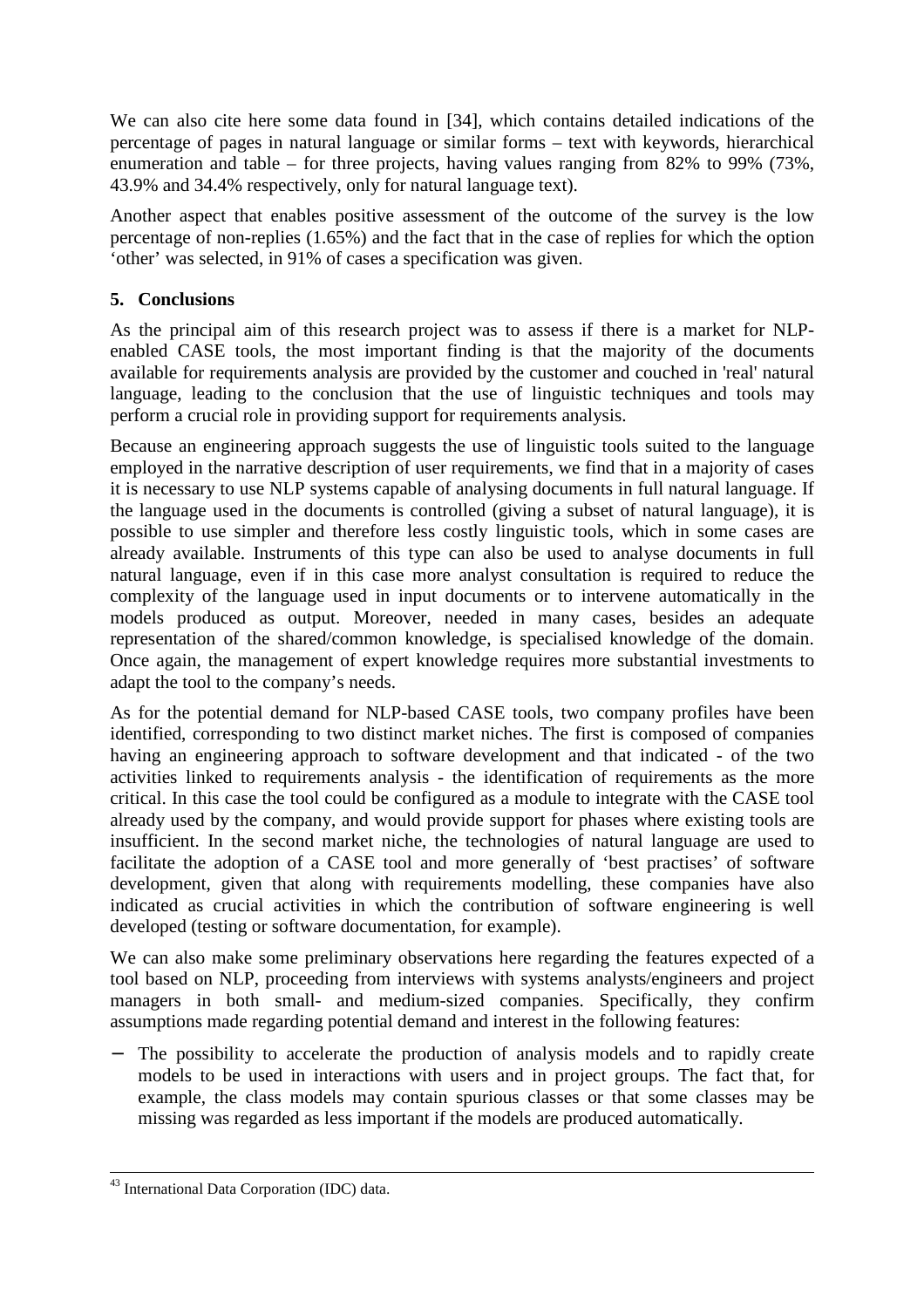- The tool was also regarded as useful for the training of analysts, with the presentation of texts and the corresponding models, both for junior analysts and for the retraining of those unfamiliar with the object-oriented approach (the latter problem seems to be more important for small-sized companies).
- The possibility of integrating the tool with CASE tools for drawing diagrams using the elements singled out by the algorithm and using tools for documents management.

Finally, for some questions in the survey (e.g., the use of methodologies and E-R models, the use of support tools in the initial phases of development) the contributions this paper makes to the field go beyond the confines of the market research as described by the title. It confirmed some expectations (the diffusion of the object-oriented approach), which on the surface could appear obvious, yet have not been sufficiently supported by hard data. It also confirmed the presence of significant possibilities for the adoption of instruments and methods of software engineering [35].

## **References**

- [1] Franch M, Mich L, Osti L. Online Research as Decision Tool for Marketing and Management Strategies. In Proc. Information Technology for Business Management - ITBM2000, 16th IFIP WCC, Beijing, China, 21-25 August 2000, Gan R (ed), Beijing, 2000, pp 737-743.
- [2] D'Elia M. On-line Market Research: an Application to the Software Domain. Degree Thesis, University of Trento (In Italian), 2000.
- [3] Loucopoulos P, Karakostas V. System Requirements Engineering. McGraw-Hill 1995
- [4] Chiocchetti N, Mich L. The Market for Object-Oriented CASE tools. Tech Report, Department of Computer and Management Sciences, University of Trento (In Italian), 31, 2000.
- [5] Burg J.F.M. Linguistic Instrument in Requirements Engineering, IOS, Amsterdam, 1997.
- [6] Ryan K. The Role of Natural Language in Requirements Engineering. IEEE 1992; 240- 242.
- [7] Chen PP-S. English Sentence Structure and Entity-Relationships diagrams. Information Sciences, 1983; 29: 127-149.
- [8] Ambriola V, Gervasi V. An Environment for cooperative construction of naturallanguage requirements bases. In Proc.8<sup>th</sup> ICRE, IEEE Computer Society Press, 1999, pp 124-130.
- [9] Juristo N, Moreno AM, Lòpez M. How to use Linguistic Instruments for OO Analysis. IEEE SW, May/June 2000, 80-89.
- [10] Fuchs NE, Schwitter R. Attempto Controlled English. In: CLAW'96, 1st Int Workshop on Controlled Language Applications, Katholieke Universiteit, Leuven - Belgium 1996.
- [11] Delisle S, Barker K, Biskri I. Object-Oriented Analysis: Getting Help from Robust Computational Linguistic Tools. In G Friedl, HC Mayr (eds) Application of Natural Language to Information Systems, OCG, pp 167-172, 1999.
- [12] Mich L, Garigliano R. Ambiguity Measures in Requirements Engineering. In Proc. ICS2000 16th IFIP WCC, Beijing, China, 21-25 August 2000, pp 39-48.
- [13] Davis AM. The Harmony in Rechoirments. IEEE Software, March/April 1998, pp 6-8.
- [14] Nitto E Di, Fuggetta A. Change vs Consolidation: a Challenge for SW development organisations. Rivista di Informatica, AICA 1995, 25 (4): 267-279.
- [15] Mylopoulos J. Information Modeling in the Time of the Revolution, Information Systems, May 1998; 23(3-4): 127-156.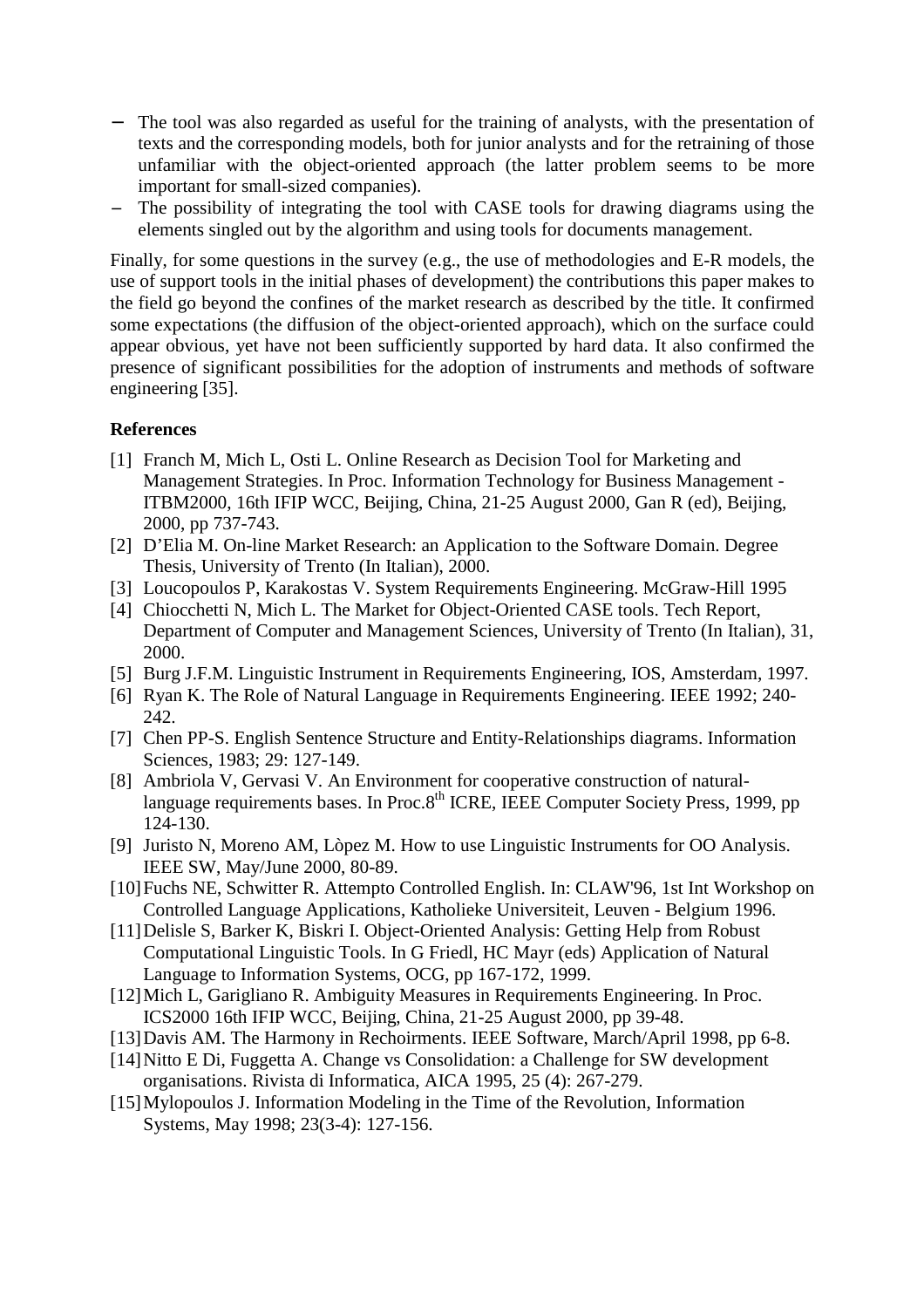- [16] Rugg G, Hooper S. Knowing the unknowable: the Causes and Nature of Changing Requirements. In J Eder, N Maiden, M Missikoff (eds) Proc. 1st Int. Workshop EMRPS'99, Venice, September 25-27, 1999, pp 183-192.
- [17] AAA Proceedings Message Understanding Conference. MUC-3, MUC-4, MUC-5, MUC-6, MUC-7 Morgan Kaufmann 1991, 1992, 1993, 1995, 1998, http://www.itl.nist.gov/iaui/894.02/related\_projects/muc/index.html.
- [18] Fabbrini F, Fusani M, Gervasi V, Gnesi S, Ruggieri S. Achieving Quality in Natural Language Requirements. In: Proc Int SW Quality Week, S.Francisco CA, May 1998
- [19] Laitenberg O, Atkinson C, Schlich M, El Emam K. An Experimental Comparison of Reading Techniques for defect detection in UML design documents. J of S&SW, North Holland-Elsevier 2000; 53: 183-204.
- [20] Canzano G. Natural Language Processing in Market Research: Automatic Analysis of Replies to open-ended Questions. Degree Thesis, University of Trento (In Italian), 1999.
- [21] Mich L. NL-OOPS: From Natural Language to OO Requirements using the Natural Language Processing System LOLITA. In: J of Natural Language Engineering, Cambridge University Press 1996; 2 (2): 161-187.
- [22] Mich L, Garigliano R. The NL-OOPS project: OO modelling using the NLPS LOLITA. In Proc. 4<sup>th</sup> Int. Conf. NLDB'99, Klagenfurt, June 17-19 1999, Friedl G, Mayr HC (eds), Application of Natural Language to Information Systems, Wien 1999, 215-218.
- [23] Nikula U, Sajaniemi J, Kaelviaeinen H. A State-of-the-Practice survey on Requirements Engineering in Small- and Medium-Sized Enterprises. Research Report 1. Lappeenranta University of Technology, 2000.
- [24] Zvegintzov N. Frequently Begged Questions and how to answer them. IEEE SW March/April 1998; 93-96.
- [25] Glass R, Howard A. Software Development State-of-the-Practice. Managing System Development, June 1998, 7-8.
- [26] Comley P. The Use of the Internet as a Data Collection Method. SGA Market Research, 1996.
- [27] Wheelwright SC, Makridakis S. Forecasting Methods. John-Wiley & Sons, New York 1985.
- [28] Greenacre JM. Theory and Application of Correspondence Analysis. Academic Press, New York 1984.
- [29] Dutta S, Lee M, Wassenhove L Van. Software Engineering in Europe: A Study of Best Practices. IEEE SW May-June, 82-90, 1999.
- [30] ESI, ESPITI European User Survey Analysis. European Software Insitute, Spain, Nov 1996.
- [31] ESI, System Engineering in Europe. Survey: Summary of Results. European Software Insitute, Spain, Aug 1998.
- [32] Genuchten M van. Why is Software Late? An Empirical Study of Reasons for Delay in Software development. IEEE Trans on SWE, June 1991; 17 (6): 582-590.
- [33] Pearson K. On Lines and Planes of closest Fit to Systems of Points in Space. Philosophical Magazine, 1901, ser. 6 (2): 559-572.
- [34] Melchisedech R. Investigation of Requirements Documents Written In natural Language, Requirements engineering. Springer-Verlag 1998, 3:91-97.
- [35] ESI,Software Best Practice Questionnaire, Analysis of Results. European Software Insitute, Spain, Dec 1997.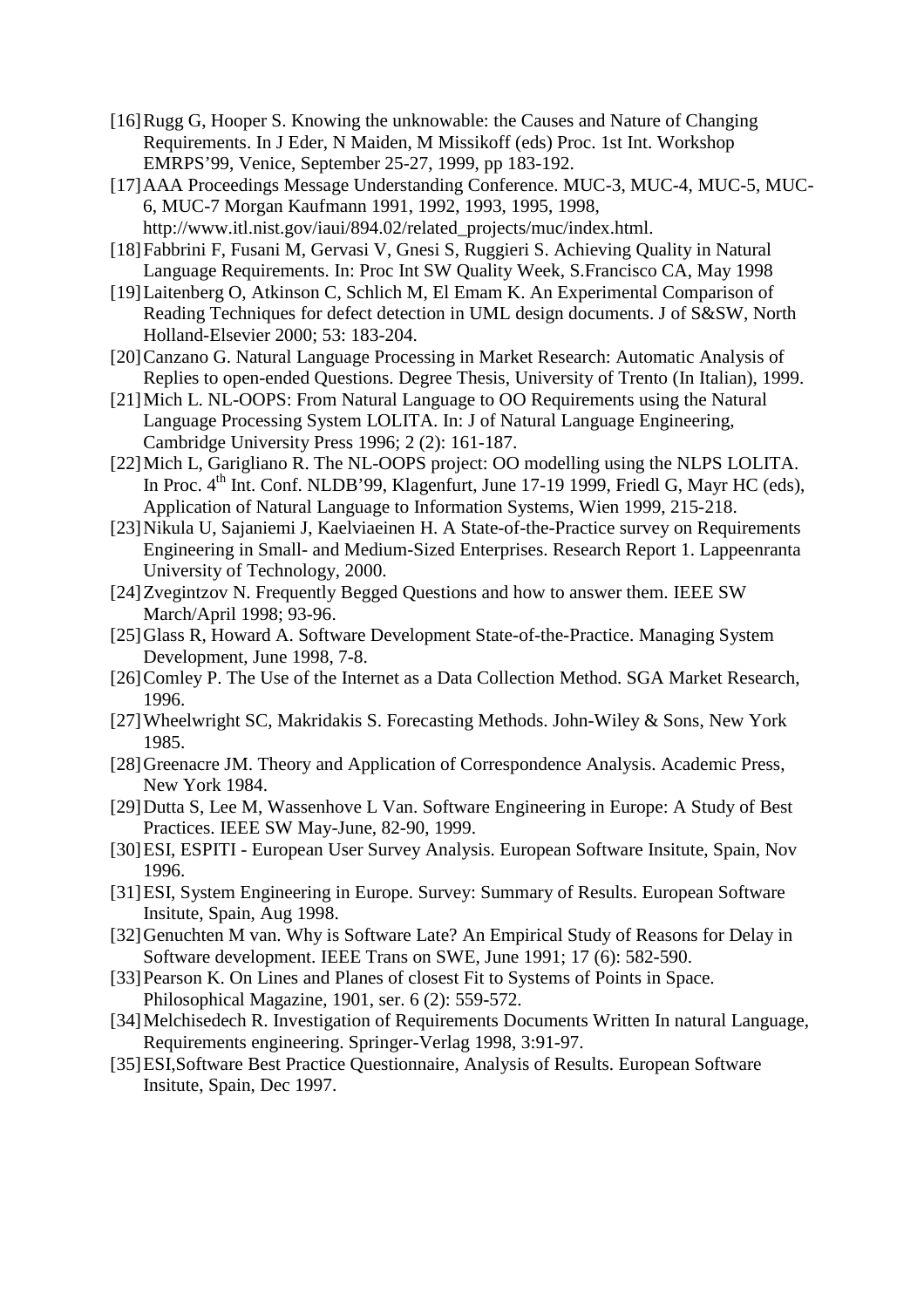## **Figures**

- Figure 1 The architecture of a general-purpose NLP system
- Figure 2 The models generation process
- Figure 3 The respondents by geographical area of residence
- Figure 4 Type of software
- Figure 5 Level of terminology in the requirements documents
- Figure 6 Activities perceived as crucial in software development
- Figure 7 Activities perceived as crucial in software development (Europe vs. North

America)

Figure 8 - Output of the correspondence analysis

## **Tables**

Table 1 - Company size

- Table 2 Use of tools for requirements analysis and top level design by company size
- Table 3 Entity-Relationship diagrams and Object-Oriented Methods
- Table 4 Efficiency of software development processes
- Table 5 Comparison with results relative to other surveys and the CASE market

## **On-line material (http://on-line.cs.unitn.it)**

Questionnaire (html form) Contacted newsgroups list E-mail messages Correspondence analysis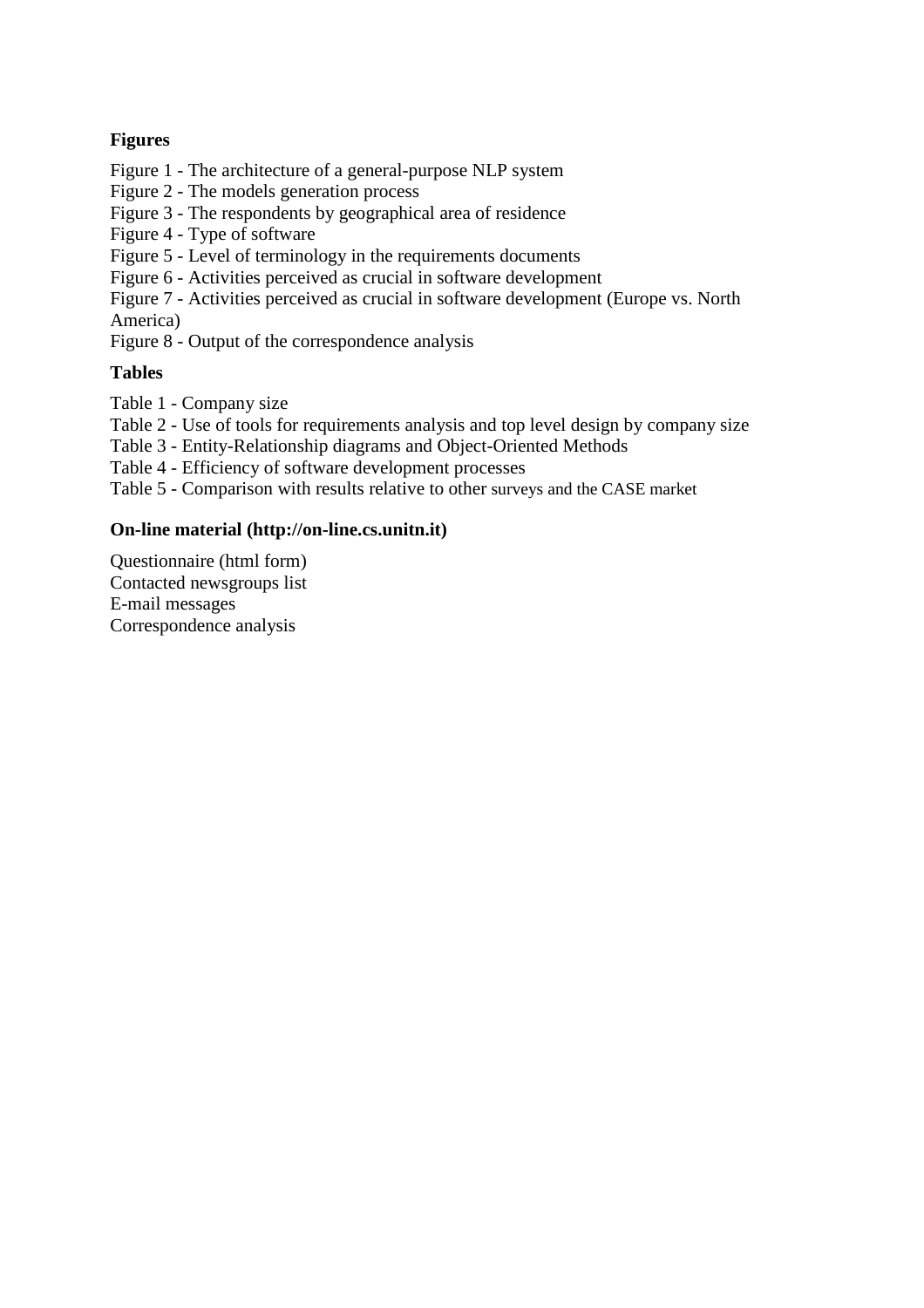## **Appendix A**

#### **Questionnaire for a new CASE tool**

1. How many employees and consultants are there in your company?

- o 1-5
- o 6-20
- o 21-50
- o 51-100
- o more than 100

2. Which is the core business for your company?

- o Software
- o Web-sites (go to question 4)
- o Other: \_\_\_\_\_\_\_\_\_ (go to question 4)
- 3. Which kind of software does your company currently develop?
	- o General-purpose software
	- o Network software
	- o Industrial software
	- o Application software for market niches
	- o Other: \_\_\_\_\_\_\_\_\_
- 4. Does your company usually sell its products ...
	- o to final customer
	- o to another software company
	- o to software shops
- 5. What is your current prevalent role in the company?
	- o Analyst
	- o Designer
	- o Programmer
	- o System Engineer/Architect
	- o Project Manager
	- o Other: \_\_\_\_\_\_\_\_\_

6. How many years have you been working as computer scientist?

- o Less than 3
- o From 3 to 5
- o Form 6 to 10
- o More than 10
- 7. Do you use any methodology to develop your software?
	- o Yes
	- o No (go to question 10)
- 8. Do you use Entity-Relationship Diagrams to model your data requirements?
	- o Yes
	- o No
- 9. Do you use an Object Oriented method?
	- o Yes
	- o No (go to question 11)
- 10. Which Object Oriented Method do you use? (max. 2 answers)
	- o UML (Unified Modeling Language)
	- o OMT
	- o Booch
	- o OOSE (Jacobson)
	- o Other:
- 11. Which document do you start from with in the very first step of system analysis? (max. 2 answers)
	- o A requirements document given by the customer
	- o One or more interviews to the customer/user
	- o A technical document